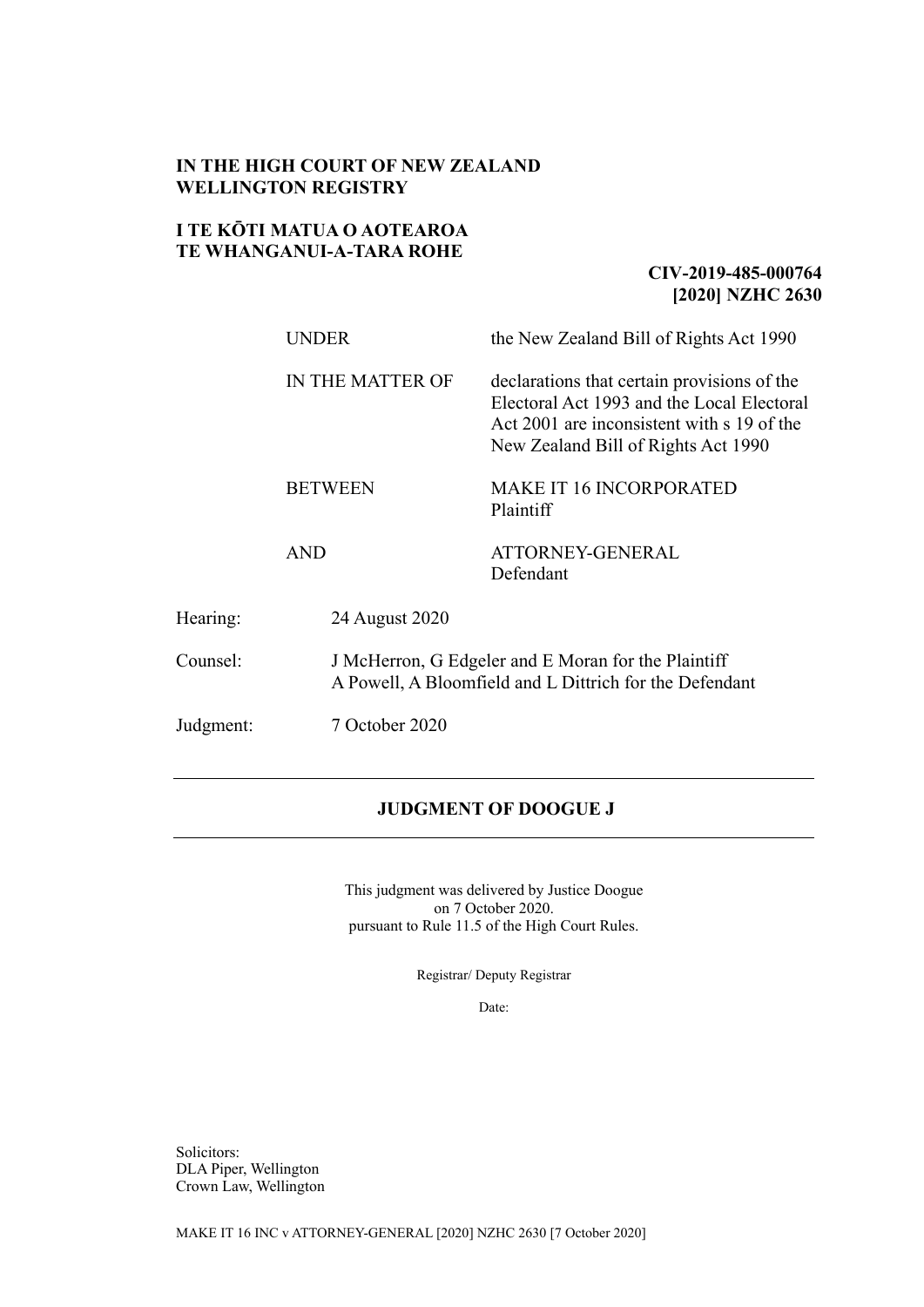| Introduction                                                                                                                                                                                                                                                                                                                                                                                                                                                                                                     | $[1]$                                                  |
|------------------------------------------------------------------------------------------------------------------------------------------------------------------------------------------------------------------------------------------------------------------------------------------------------------------------------------------------------------------------------------------------------------------------------------------------------------------------------------------------------------------|--------------------------------------------------------|
| The application                                                                                                                                                                                                                                                                                                                                                                                                                                                                                                  | $[1]$                                                  |
| What is a declaration of inconsistency?                                                                                                                                                                                                                                                                                                                                                                                                                                                                          | [8]                                                    |
| Areas of agreement between the parties                                                                                                                                                                                                                                                                                                                                                                                                                                                                           | $[11]$                                                 |
| The issues for determination                                                                                                                                                                                                                                                                                                                                                                                                                                                                                     | $[12]$                                                 |
| The legal framework                                                                                                                                                                                                                                                                                                                                                                                                                                                                                              | $[13]$                                                 |
| The voting age provisions                                                                                                                                                                                                                                                                                                                                                                                                                                                                                        | $\lceil 13 \rceil$                                     |
| The Electoral Act 1993                                                                                                                                                                                                                                                                                                                                                                                                                                                                                           | $[16]$                                                 |
| The New Zealand Bill of Rights Act 1990                                                                                                                                                                                                                                                                                                                                                                                                                                                                          | $[18]$                                                 |
| First issue: should this Court entertain Make It 16's claim?                                                                                                                                                                                                                                                                                                                                                                                                                                                     | $[26]$                                                 |
| The Attorney-General's submissions                                                                                                                                                                                                                                                                                                                                                                                                                                                                               | $[27]$                                                 |
| Make It 16's submissions                                                                                                                                                                                                                                                                                                                                                                                                                                                                                         | $[33]$                                                 |
| The law                                                                                                                                                                                                                                                                                                                                                                                                                                                                                                          | $[36]$                                                 |
| Discussion                                                                                                                                                                                                                                                                                                                                                                                                                                                                                                       | $[44]$                                                 |
| Second issue: what method of analysis should this Court adopt?                                                                                                                                                                                                                                                                                                                                                                                                                                                   | [50]                                                   |
| Make It 16's submissions                                                                                                                                                                                                                                                                                                                                                                                                                                                                                         | [51]                                                   |
| The Attorney-General's submissions                                                                                                                                                                                                                                                                                                                                                                                                                                                                               | $[52]$                                                 |
| The law<br>The BORA interpretive provisions<br>R v Hansen<br>Mangawhai Ratepayers and Residents Assoc Inc v Kaipara District Council                                                                                                                                                                                                                                                                                                                                                                             | $[54]$<br>[55]<br>$[57]$<br>[64]                       |
| <b>Discussion</b>                                                                                                                                                                                                                                                                                                                                                                                                                                                                                                | [68]                                                   |
| Third issue: should this Court make a declaration of inconsistency?                                                                                                                                                                                                                                                                                                                                                                                                                                              | $[71]$                                                 |
| Step 1: What was Parliament's intended meaning in the voting age provisions?                                                                                                                                                                                                                                                                                                                                                                                                                                     | $[72]$                                                 |
| Step 2: Is that meaning apparently inconsistent with a relevant right or freedom?<br>Does the inconsistency between ss 12 and 19 preclude a finding that the voting age<br>provisions are apparently inconsistent with a relevant right or freedom?<br>Are the voting age provisions inconsistent with s 19 of BORA?                                                                                                                                                                                             | $[73]$<br>$[74]$<br>$[79]$                             |
| Step 3: Is the inconsistency a justified limit in terms of $s$ 5?<br>Does the limiting measure serve a purpose sufficiently important to justify curtailment<br>of the right in s 19 of BORA?<br>Is the limiting measure rationally connected with this purpose?<br>Does the limiting measure impair the right or freedom no more than is reasonably<br>necessary for sufficient achievement of its purpose?<br>Is the limit in due proportion to the importance of the objective?<br>Conclusion on s 5 analysis | [89]<br>$[93]$<br>$[96]$<br>[97]<br>$[110]$<br>$[113]$ |
| Conclusion                                                                                                                                                                                                                                                                                                                                                                                                                                                                                                       | $[114]$                                                |
| <b>Result</b>                                                                                                                                                                                                                                                                                                                                                                                                                                                                                                    | $[118]$                                                |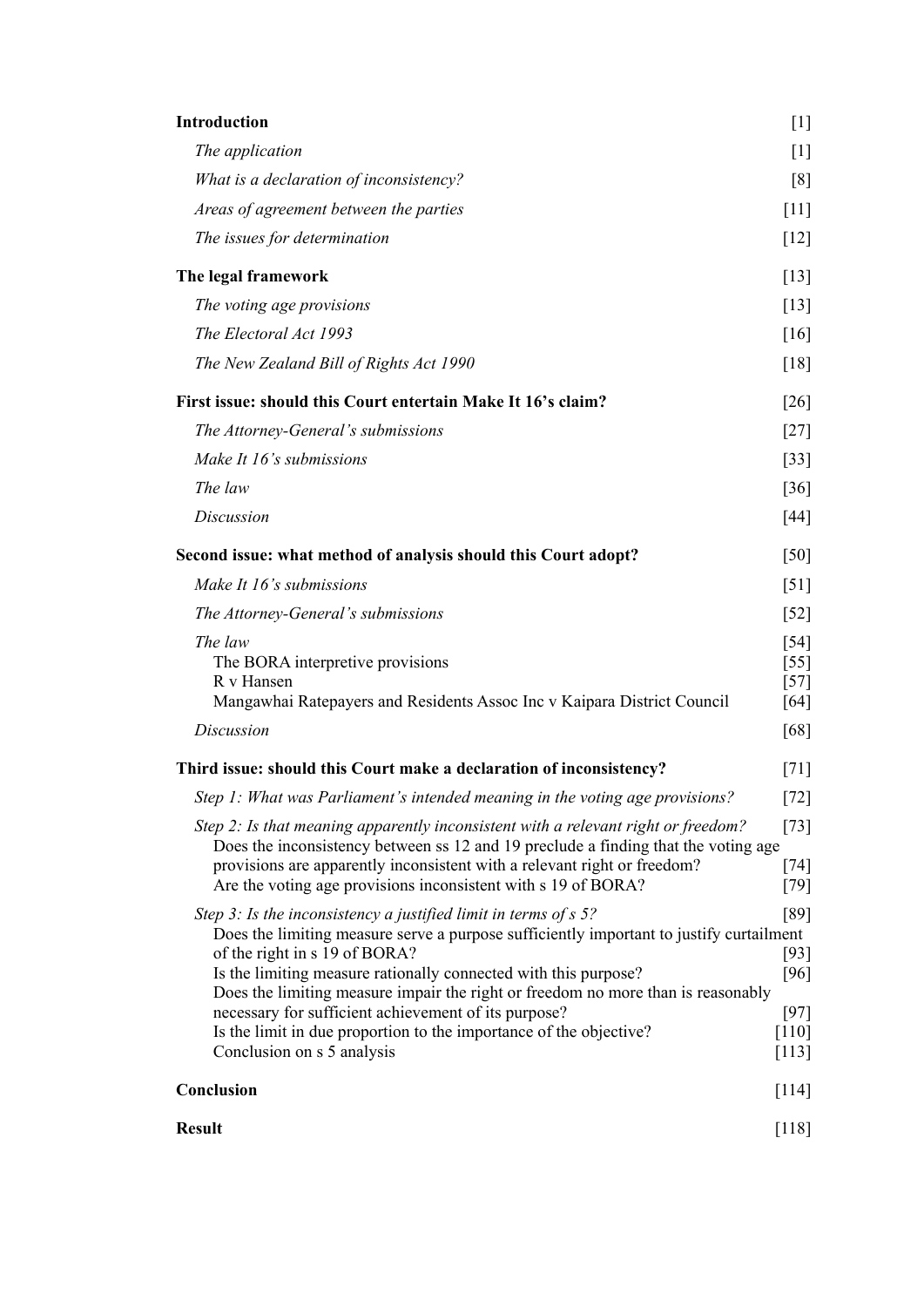## **Introduction**

## *The application*

[1] The plaintiff, Make It 16 Incorporated (Make It 16), is comprised of a group of people, some of whom are prohibited from voting at elections and referendums because they are not 18 years of age.<sup>1</sup>

[2] One of Make It 16's objectives is to raise the profile of changing the voting age as an important matter of human rights and significant public interest in New Zealand, including by bringing court proceedings.

[3] Universal adult suffrage is a fundamental right, and s 12 of the New Zealand Bill of Rights Act 1990 (BORA) guarantees that right to all New Zealand citizens 18 years or older.

[4] Section 19 of BORA provides for the right to freedom from discrimination. In 1993, BORA was amended to incorporate the prohibited grounds of discrimination in s 21 of the Human Rights Act 1993 (HRA) into s 19 of BORA. One of those prohibited grounds is discrimination on the basis of age, over the age of 16 years.<sup>2</sup>

[5] The expansion of the prohibited grounds of discrimination in 1993 created an inconsistency between ss 12 and 19 of BORA. There is now a collision between them, because the latter provides for a general right to be free from discrimination on the grounds of age at 16, while the former expressly provides for differential treatment from the age of 18 in the area of electoral rights. The very scope of the right affirmed in s 12 is defined by reference to a ground of discrimination prohibited by s 19.

[6] Make It 16 seeks a declaration that the provisions in the Electoral Act 1993 and the Local Electoral Act 2001 fixing the minimum voting age at 18 years for general elections, by-elections, District Health Board elections, referendums, and local

<sup>1</sup> I note the traditional plural for a referendum is "referenda", however more recent legislation uses the term "referendums"; for consistency, I use "referendums" in this judgment.

<sup>&</sup>lt;sup>2</sup> Human Rights Act 1993, s  $21(1)(i)$ .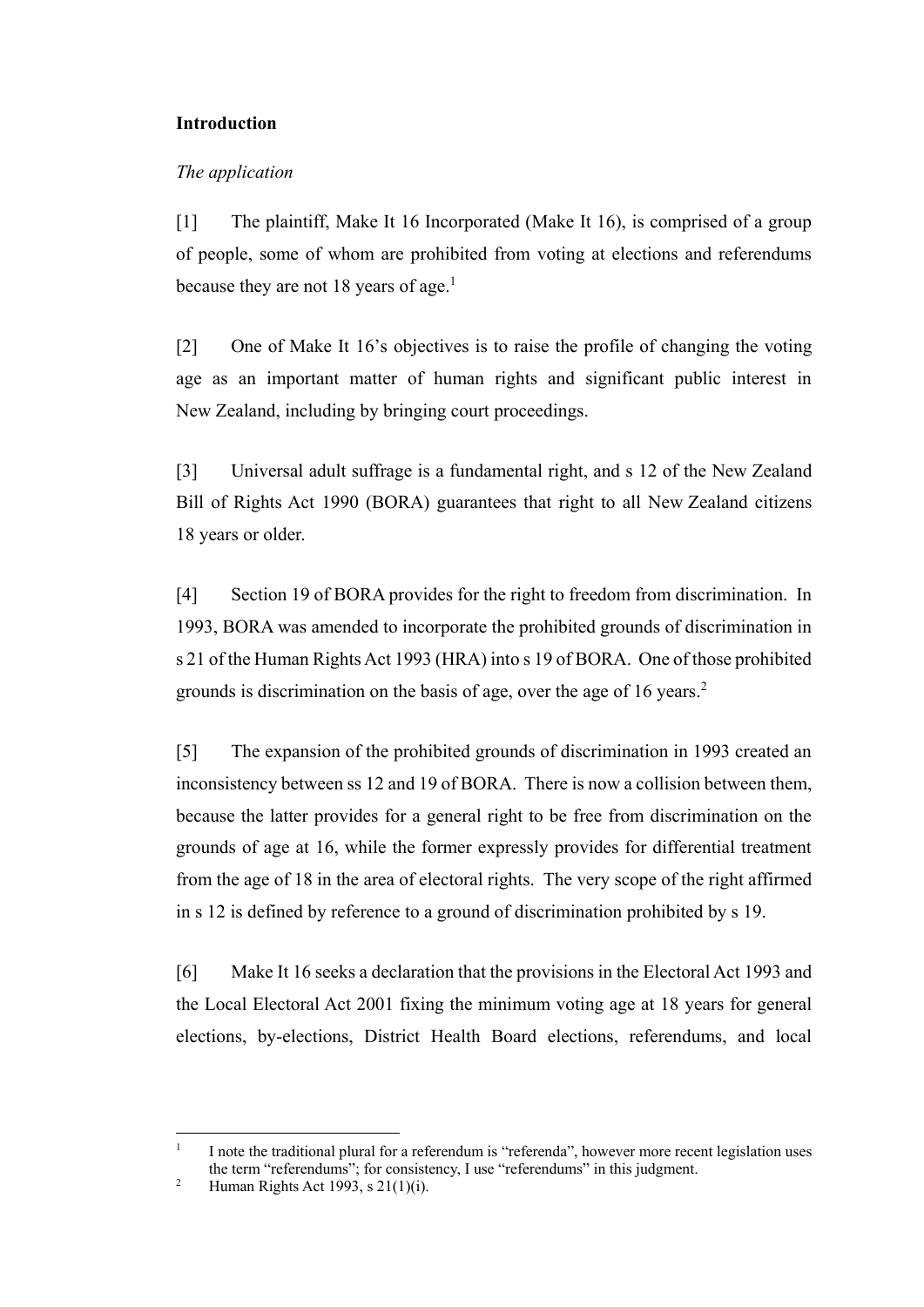elections (the voting age provisions) are inconsistent with the right in s 19 of BORA to be free from discrimination on the basis of the age.

[7] The Attorney-General opposes the making of the declaration on the following grounds:

- (a) primarily, because it is not appropriate for the Court to scrutinise the alleged inconsistency with s 19; and
- (b) in the alternative, in the event the Court does analyse the inconsistency, the limit on the right in s 19 is demonstrably justified.

### *What is a declaration of inconsistency?*

[8] I pause here to note one obvious point at the outset: this Court cannot interpret the voting age provisions in any way to enable those under the age of 18 to vote, and Make It 16 does not ask it to.

<span id="page-3-1"></span><span id="page-3-0"></span>[9] Make It 16's application is made under the jurisdiction of this Court to declare that legislation is inconsistent with BORA, as affirmed by the Supreme Court in Attorney-General v Taylor.<sup>3</sup> A declaration is a formal statement that an enactment is inconsistent with fundamental human rights protected by BORA.

[10] A declaration of inconsistency "provides formal confirmation" of the infringement of a claimant's rights, and is part of the judicial function.<sup>4</sup> It can be a "means of vindicating the right in the sense of marking and upholding the value and importance of the right." 5 A declaration that legislation is inconsistent with BORA can meet "rule of law concerns about non-vindication of fundamental rights owed by the legislative branch ... while observing parliamentary supremacy in law-making."<sup>6</sup>

#### *Areas of agreement between the parties*

[11] It is common ground between the parties that:

<sup>3</sup> *Attorney-General v Taylor* [2018] NZSC 104, [2019] 1 NZLR 213.

 $4$  At [53].

At  $[56]$ .

At  $[100]$ .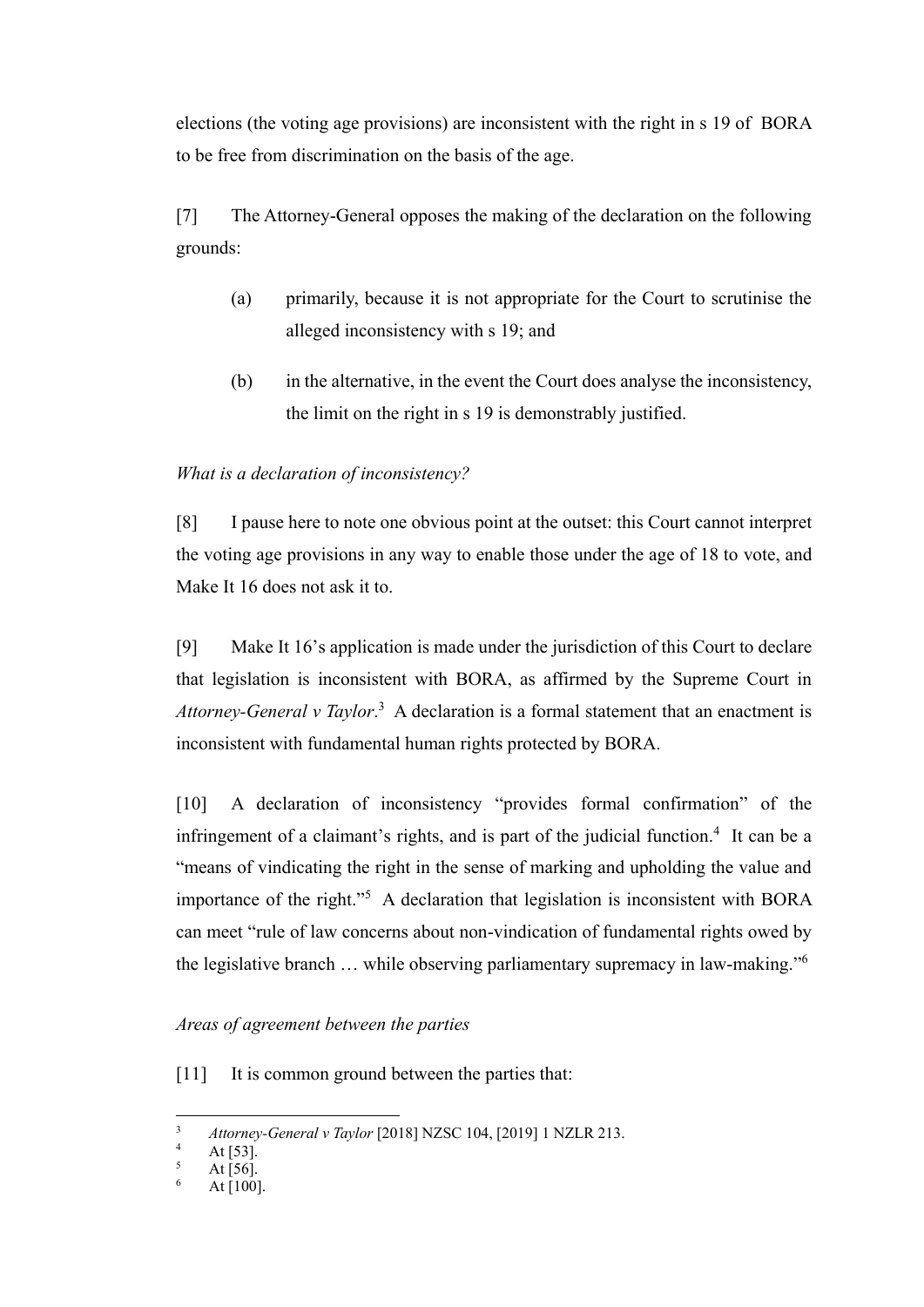- (a) this Court has jurisdiction to grant a declaration of inconsistency as a stand-alone civil remedy, following *Taylor*; 7
- (b) any decision about whether, when and how to lower the voting age is for Parliament, whereas the role of the courts is to "declare the true legal position":<sup>8</sup>
- <span id="page-4-1"></span>(c) the meaning of the voting age provisions under scrutiny is clear and unambiguous in setting the minimum voting age at 18 years, and no tenable alternative interpretation is available;
- (d) the expansion of the prohibited grounds of discrimination in 1993 created an internal inconsistency in BORA, between ss 12 and 19;
- (e) assuming the voting age provisions are inconsistent with s 19, the onus of proving the justification for the inconsistency under s 5 of BORA (on the balance of probabilities) falls to the Crown;<sup>9</sup> and
- <span id="page-4-0"></span>(f) the general approach to BORA analysis is the six-step test summarised by Tipping J in  $\ddot{R}$  *v Hansen* (the *Hansen* analysis).<sup>10</sup>

## *The issues for determination*

- [12] The following questions must be answered by this Court:
	- (a) Should this Court entertain Make It 16's claim?
	- (b) If the answer to (a) is yes: what method of analysis should this Court adopt?
	- (c) Should this Court make a declaration of inconsistency?

 $\overline{a}$ <sup>7</sup> *Attorney-General v Taylor*, above n [3.](#page-3-0)

<sup>8</sup> *Taylor v Attorney-General* [2015] NZHC 1706, [2015] 3 NZLR 791 at [70].

<sup>9</sup> *R v Hansen* [2007] NZSC 7, [2007] 3 NZLR 1 at [108], [110], [120] (per Tipping J); *Child Poverty Action Group Inc v Attorney-General* [2013] NZCA 402, [2013] 3 NZLR 729 at [91]; *Ministry of Health v Atkinson* [2012] NZCA 184, [2012] 3 NZLR 456 at [163]-[166].

<sup>10</sup> *R v Hansen*, above [n 9,](#page-4-0) at [92] and [104].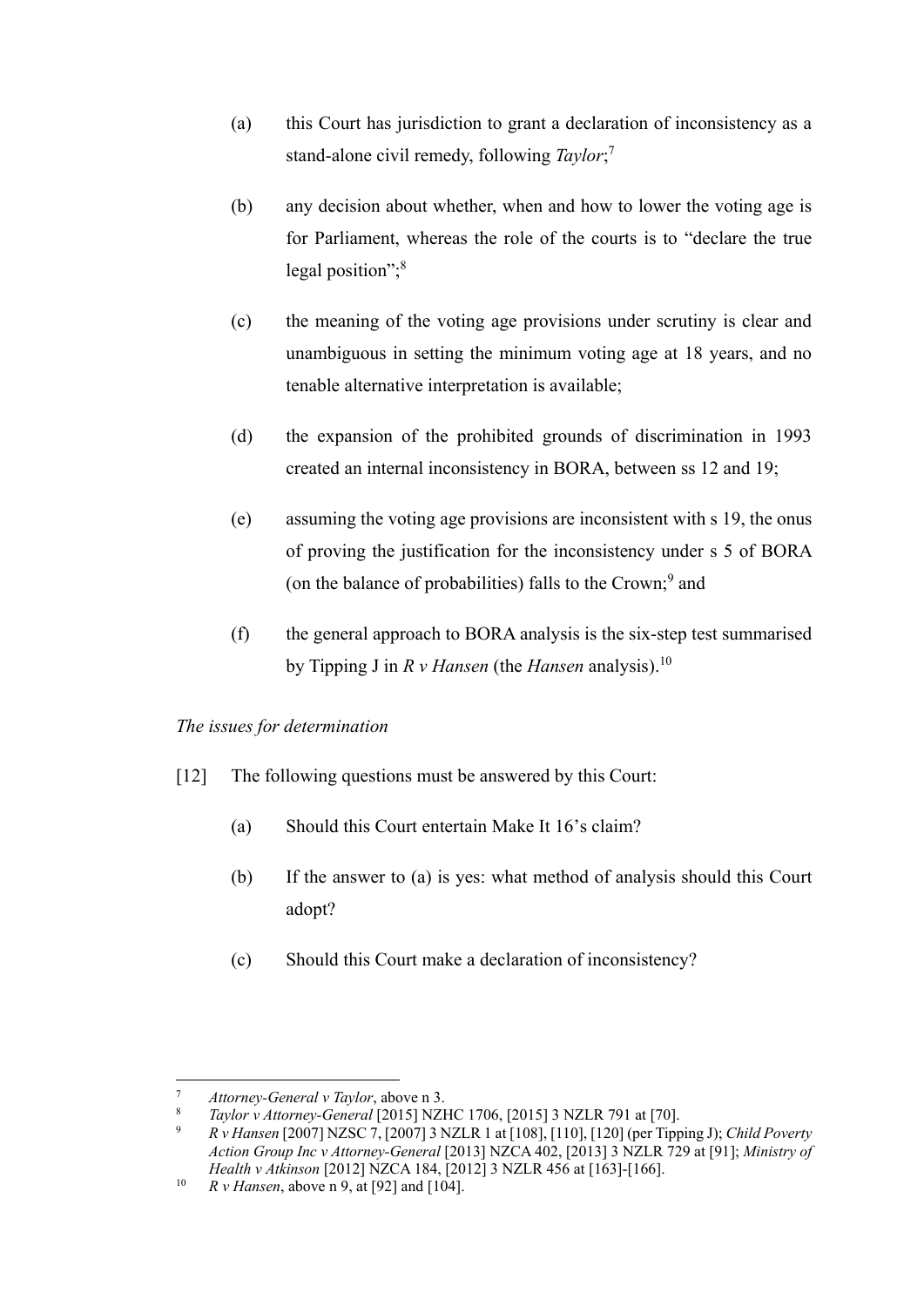### **The legal framework**

#### *The voting age provisions*

- [13] In their statement of claim, Make It 16 defined two sets of voting provisions:
	- (a) the Electoral Act voting provisions in the Electoral Act, contained in ss 60 and 74, and the definition of "adult" in s 3(1); and
	- (b) the Local Electoral Act provisions contained in ss 20, 23, and 24 of the Local Electoral Act.

<span id="page-5-0"></span>[14] The full text of those provisions need not be reproduced here, because it is common ground that the meaning and effect of these provisions is clear and unambiguous. When read together, they prescribe 18 years as the minimum age of eligibility to register and vote in general elections and by-elections under the Electoral Act, District Health Board elections under the New Zealand Public Health and Disability Act 2000, citizens initiated referendums under the Citizens Initiated Referenda Act 1993, and referendums under the Referendums Framework Act 2019.

[15] It is also agreed that the local electoral rolls are based on parliamentary electoral rolls, and therefore any change to the age of eligibility under the Electoral Act voting provisions would carry through to the Local Electoral Act voting provisions, without the latter needing separate amendment. That is, the Local Electoral Act voting provisions do not independently prescribe a voting age. The same applies to elections and referendums under the New Zealand Public Health and Disability Act, the Citizens Initiated Referenda Act, and the Referendums Framework Act. In each case electors must be "parliamentary electors" to qualify.

## *The Electoral Act 1993*

[16] The Electoral Act 1993 (and its predecessor, the Electoral Act 1956) is a statutory implementation of the principle that there is a right to vote. It sets out the machinery of elections and establishes the system of voter eligibility for general elections. It does not affirm the existence of the right to vote at the age of 18 with controlling effect over the other legislation discussed in [\[14\]](#page-5-0) above.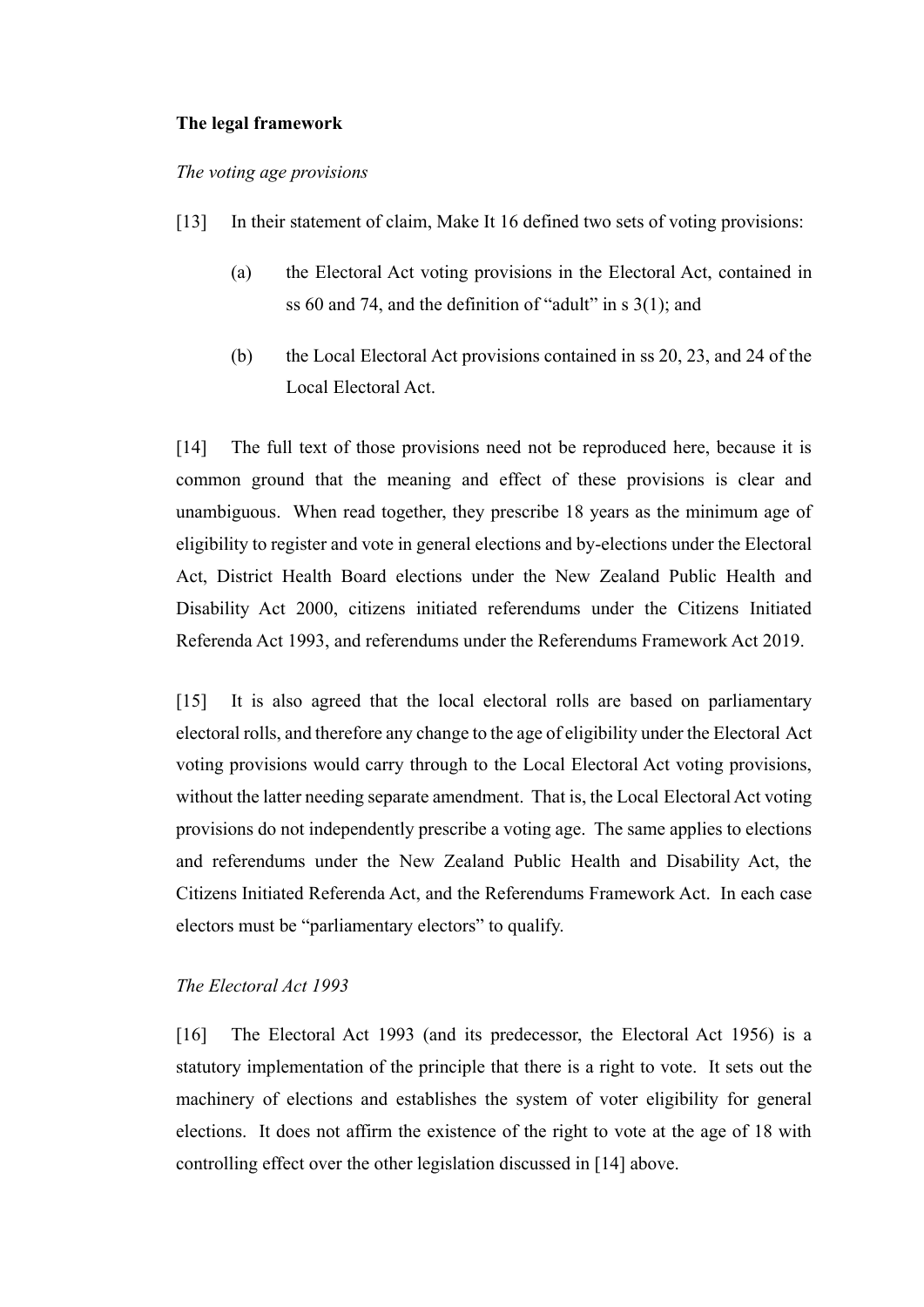[17] The Electoral Act voting provisions are among the few basic features of our electoral system that Parliament has entrenched, in s 268 of the Electoral Act, so these provisions cannot be amended or repealed by ordinary processes of Parliament. Repeal or amendment of these provisions requires the support of 75 per cent of Parliament, or a majority in a public referendum.

#### *The New Zealand Bill of Rights Act 1990*

[18] BORA fulfils a constitutional function. It sets the standard by which governments and Parliament are held to account.<sup>11</sup> Parliament is free to go further than the protections set out in the Bill of Rights Act.<sup>12</sup> However, s 5 of BORA provides that the rights and freedoms in BORA may be subject only to reasonable limits as can be demonstrably justified in a free and democratic society.

#### [19] Section 12 of BORA provides:

#### **12 Electoral rights**

Every New Zealand citizen who is of or over the age of 18 years—

- (a) has the right to vote in genuine periodic elections of members of the House of Representatives, which elections shall be by equal suffrage and by secret ballot; and
- (b) is qualified for membership of the House of Representatives.

[20] Section 12 defines the scope of the constitutionally guaranteed right to vote in New Zealand – at a minimum, New Zealand citizens of or over the age of 18 are able to vote in general elections. It thus expresses Parliament's affirmation of the right to vote at the level of principle, and provides the minimum guarantee for electoral rights in New Zealand.

[21] As originally enacted, s 19(1) of BORA affirmed that everyone "has the right to freedom from discrimination on the ground of colour, race, ethnic or national

 $11$ <sup>11</sup> The Supreme Court in *Attorney-General v Taylor*, above n [3,](#page-3-1) at [46] stated that "the Bill of Rights remains as the standard or palimpsest" by which courts assess whether Parliament has enacted legislation that is inconsistent with the standard.

<sup>&</sup>lt;sup>12</sup> Indeed, the voting age provisions do in fact go further than the minimum protections recognised in s 12 of BORA in some respects: s 74 of the Electoral Act extends the right to vote in general elections to permanent residents, who are not covered by s 12.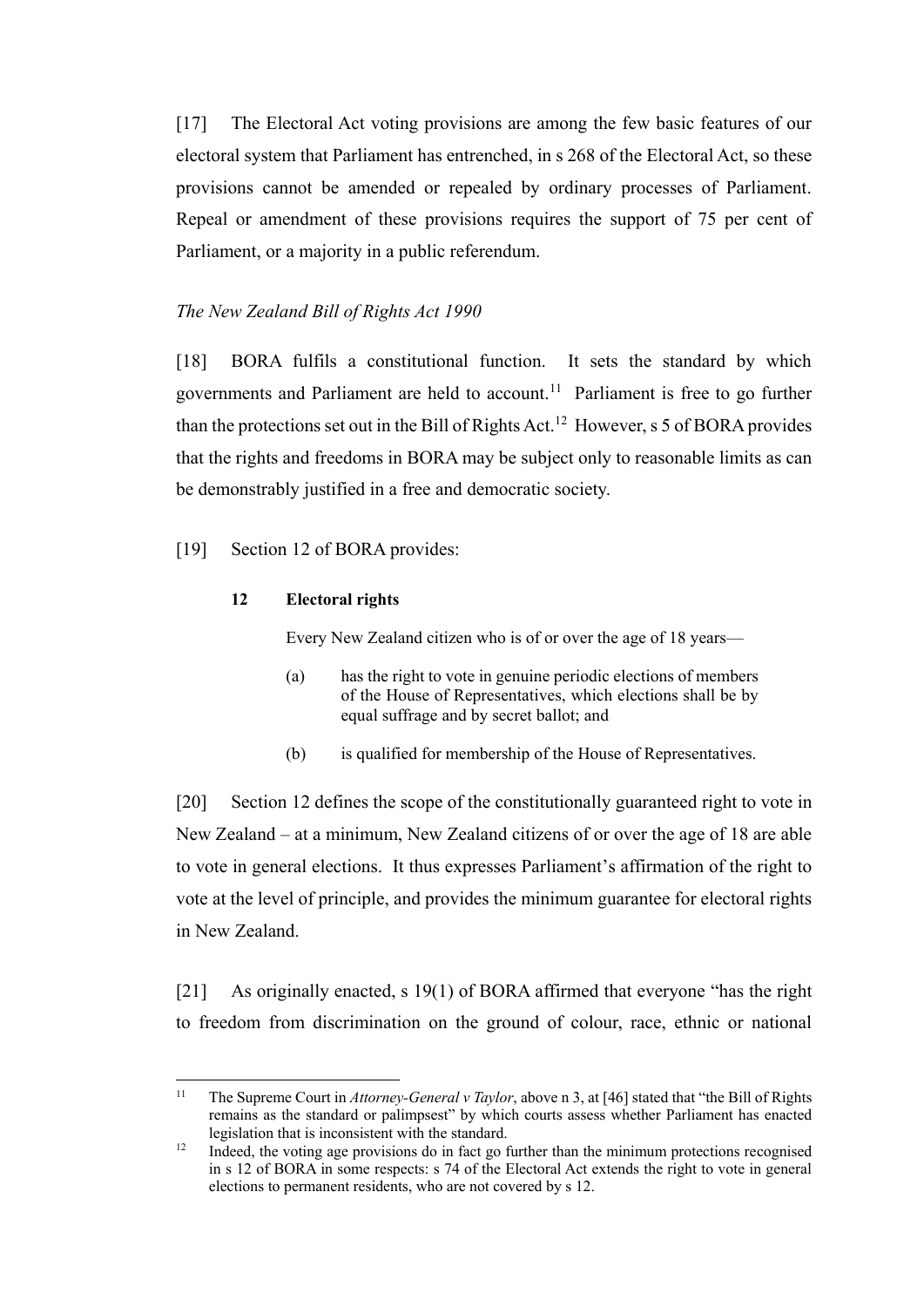origins, sex, marital status, or religious or ethical belief." With the enactment of the HRA, s 19 was replaced and it now provides:

#### **19 Freedom from discrimination**

- (1) Everyone has the right to freedom from discrimination on the grounds of discrimination in the Human Rights Act 1993.
- (2) Measures taken in good faith for the purpose of assisting or advancing persons or groups of persons disadvantaged because of discrimination that is unlawful by virtue of Part 2 of the Human Rights Act 1993 do not constitute discrimination.

[22] The prohibited grounds of discrimination are listed in s 21 of the HRA. Section 21 includes reference to the original grounds in s 19 of BORA, as well as six additional grounds: disability, age, political opinion, employment status, family status, and sexual orientation.

[23] Section  $21(1)(i)$  of the HRA prohibits discrimination on the basis of age. Although there are some specific exceptions within the HRA, age as a prohibited ground of discrimination generally (and for present purposes) means "any age commencing with the age of 16 years".

[24] Thus, the introduction of the HRA created an internal inconsistency between ss 12 and 19 of BORA.

[25] The legislative history suggests that Parliament did not consider the resulting inconsistencies within BORA, when it passed the HRA. There is no indication that Parliament implicitly amended or repealed the age threshold in s 12 by enacting the amendment to s 19, nor would it be tenable to suggest that Parliament deliberately set out to make BORA inconsistent within itself when it expanded the grounds of discrimination by reference to the HRA.

### **First issue: should this Court entertain Make It 16's claim?**

[26] The Attorney-General accepted that, ignoring s 12, the voting age provisions are arguably inconsistent with s 19 of BORA. However, the Attorney-General submitted that it is not appropriate for this Court to scrutinise that inconsistency. The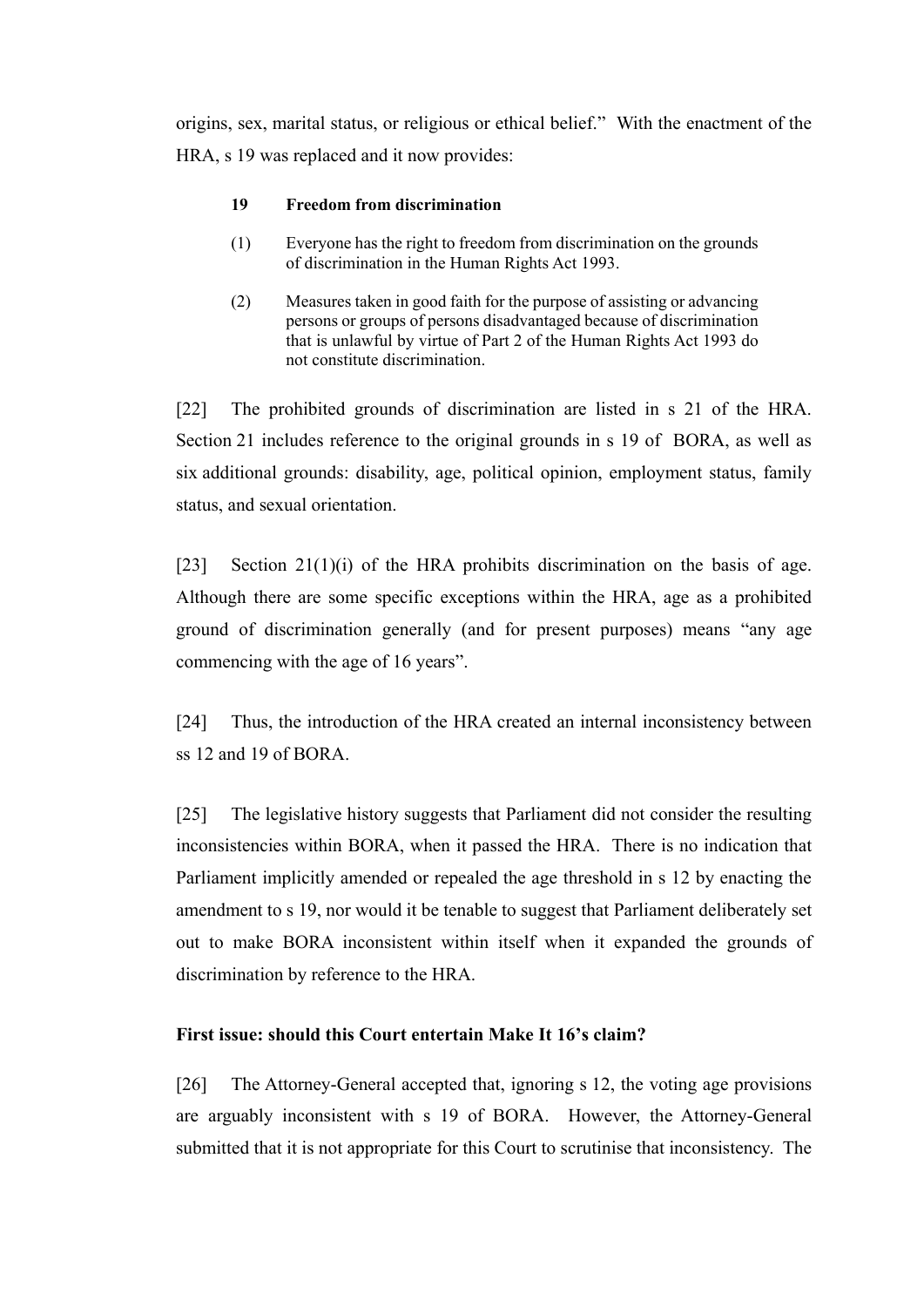first issue I must therefore determine is whether I should proceed with substantive analysis of Make It 16's claim.

#### *The Attorney-General's submissions*

[27] First, the Attorney-General submitted this Court must resolve whether (and if so, to what extent) the judiciary ought to entertain Make It 16's application for a declaration of inconsistency because it requires a substantive evaluation of arguments about what is ultimately a political question and not a legal question – in other words, a matter for Parliament and not for the courts.

[28] Second, the Attorney-General submitted that the scope of the declaration of inconsistency remedy is still developing and there has been no indication that it is intended to, or can, apply to internal inconsistencies within BORA itself, and that there are a number of indications to the contrary. The Attorney-General pointed to s 4 of BORA, which is headed "[o]ther enactments not affected". The Attorney-General also relied on the Court of Appeal's comments in *Taylor*, in the context of discussion about the jurisdiction to grant a declaration of inconsistency, that BORA requires courts to examine "other legislation" for inconsistency with values protected by BORA.<sup>13</sup>

<span id="page-8-0"></span>[29] Third, the Attorney-General submitted that examination of Make It 16's case is inappropriate as a question of separation of powers and democratic legitimacy, when the Electoral Act voting provisions affect the constitution of Parliament and have entrenched status.

[30] Fourth, the Attorney-General submitted that, interpreting the text of BORA according to the usual principles of statutory interpretation, s 12 carves out a limited and specific exception to the general right to be free from discrimination on the basis of age in s 19. In other words, the general protection against age-based discrimination in s 19 must be read as subject to the specific "higher goal" of enfranchising adults that is enshrined in s  $12.^{14}$ 

<span id="page-8-1"></span> $13$ <sup>13</sup> *Attorney-General v Taylor* [2017] NZCA 215, [2017] 3 NZLR 24 at [41].

<sup>14</sup> *Quilter v Attorney-General* [1998] 1 NZLR 523 (CA) at 573.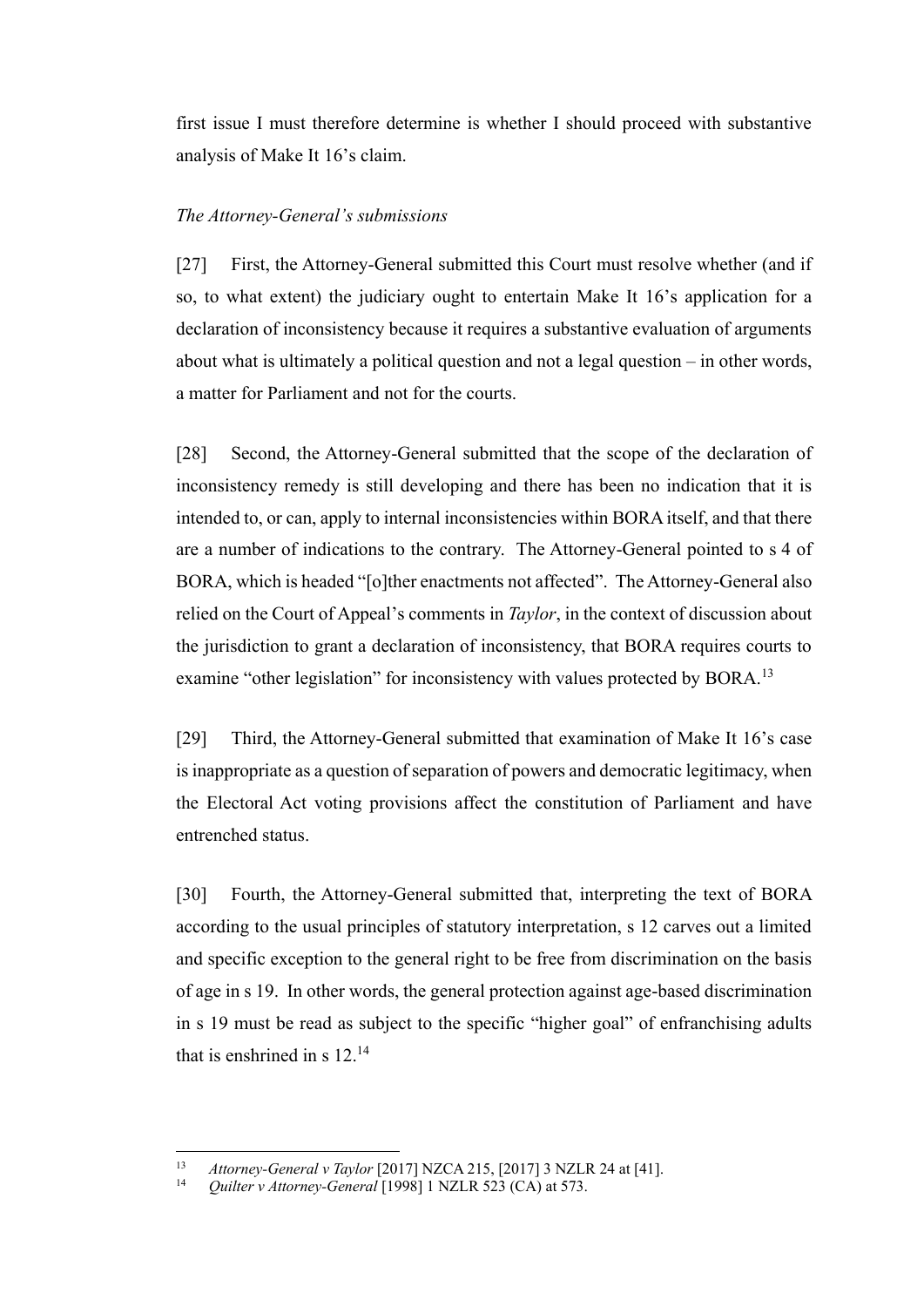[31] Fifth, from an evidential perspective, the Attorney-General argued that no meaningful balancing of competing views (as required by the *Hansen* analysis) is possible, because there is no high-level governmental policy work on lowering the voting age. That means the question of justification in the present case can only be approached at the level of substantive factual evaluation. In other words, the Attorney-General's justification of the inconsistency would fail step three of the *Hansen* analysis.

[32] In summary, the Attorney-General submitted the application for a declaration of inconsistency should be "stopped in its tracks", characterising the state of the proceeding as follows:

… where, as here, there is nothing before the Court other than a request for a [declaration of inconsistency], and the Court can identify a balancing exercise that it cannot be expected to resolve, the appropriate course is to decline to allow the proceeding to continue.

### *Make It 16's submissions*

[33] Make It 16 argued it is appropriate for this Court to entertain their application for a declaration of inconsistency.

[34] Make It 16 argued that s 19 should prevail over s 12, because it was enacted later in time, and that granting a declaration of inconsistency in respect of s 19 will not impinge in any way on s 12.

[35] Make It 16 submitted a declaration of inconsistency may be of assistance to Parliament, if the subject arises in that forum. This has occurred in respect of the Electoral (Registration of Sentenced Prisoners) Amendment Act 2020 following the Supreme Court decision in *Taylor*, <sup>15</sup> which has re-enfranchised people who are serving a sentence of imprisonment for a term of less than three years.

## *The law*

 $\overline{a}$ 

[36] In *Taylor* at first instance in the High Court, Heath J emphasised that in making a declaration of inconsistency the Court is not making a political statement in an

<sup>15</sup> *Attorney-General v Taylor*, above n [3.](#page-3-0)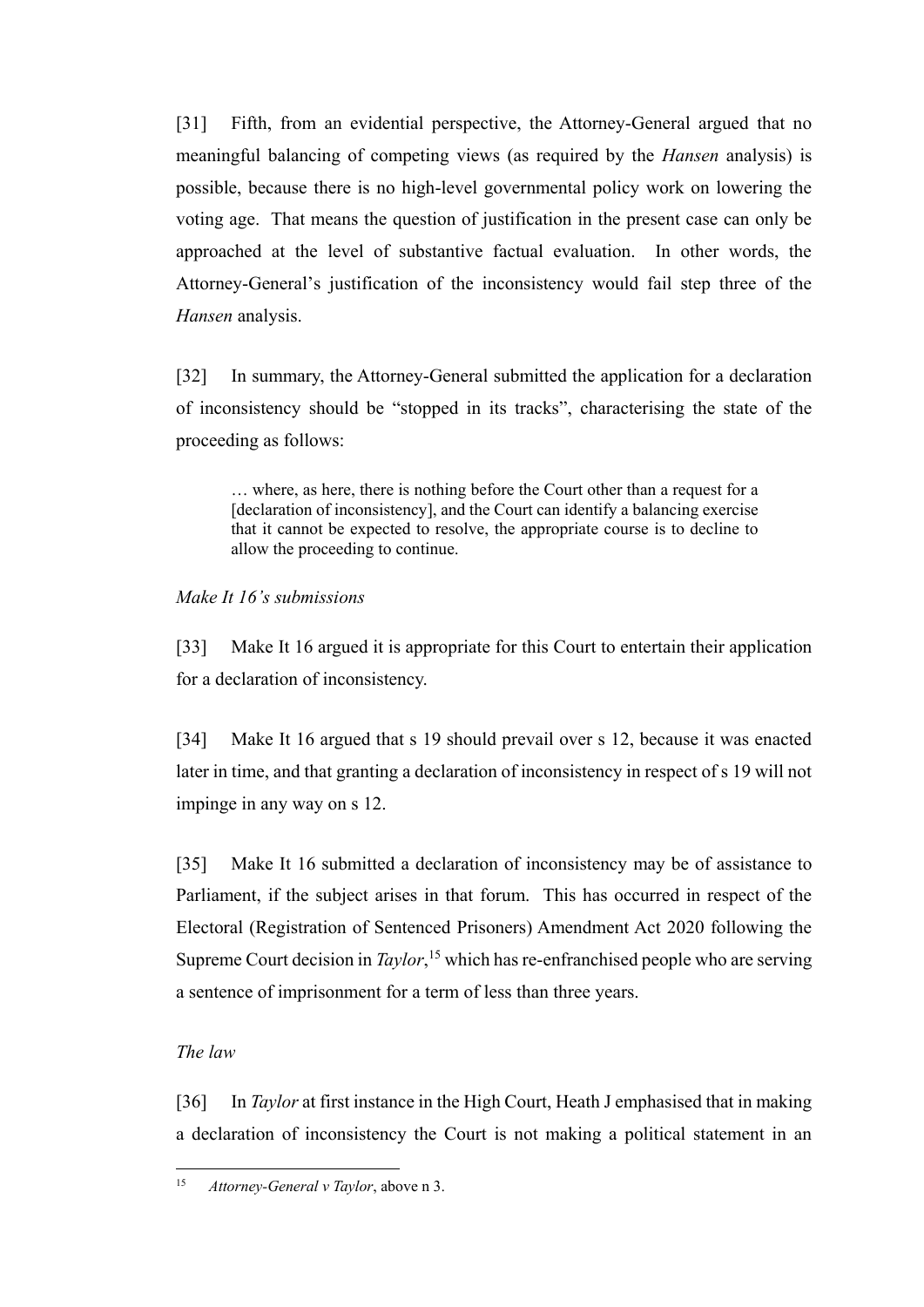endeavour to persuade Parliament to change its mind.<sup>16</sup> Rather, the Court's function is firmly grounded in the obligation of the Court to declare the true legal position.<sup>17</sup>

[37] Heath J noted that case, like the present case, arose in "the context of the most" fundamental aspect of a democracy; namely, the right of all citizens to elect those who will govern on their behalf."<sup>18</sup> He described the purpose of a formal declaration as being to draw to the attention of the New Zealand public that Parliament has enacted legislation that is inconsistent with a fundamental right. He noted that when determining questions of public law, "this Court's responsibility is to all New Zealanders."<sup>19</sup>

[38] And in the same case on appeal, the Court of Appeal noted that under BORA, courts are expressly authorised to consider and evaluate the policy justification for any given legislative action.<sup>20</sup>

<span id="page-10-0"></span>[39] I have also had regard to the approach taken recently by the United Kingdom Supreme Court in *R (Steinfeld) v Secretary of State for International Development*, a case relating to extension of civil partnerships to opposite-sex couples.<sup>21</sup> In that case, as in the present case, the Crown sought to discourage the Court from making a declaration of incompatibility because the issue in question was "one which fell squarely within the field of sensitive social policy which the democratically-elected legislature was pre-eminently suited to make."<sup>22</sup>

[40] The Court was undeterred, concluding there was "no reason that this court should feel in any way reticent about the making of a declaration of incompatibility."<sup>23</sup> The Court referred to comment of the House of Lords in *Bellinger v Bellinger* that where the Court finds an incompatibility, it should "formally record that the present state of statute law is incompatible with the [European Convention on Human

<sup>&</sup>lt;sup>16</sup> *Taylor v Attorney-General*, above n [8,](#page-4-1) at [70].

 $17$  At [70].

 $18$  At [77].

 $19 \text{ At} [77]$ .<br>20 Attorney

<sup>&</sup>lt;sup>20</sup> *Attorney-General v Taylor*, above n [13,](#page-8-0) at [70].<br><sup>21</sup> *P* (Stainfold) v Sequetary of State for Internation

<sup>&</sup>lt;sup>21</sup> *R* (Steinfeld) *v* Secretary of State for International Development [2018] UKSC 32, [2020] AC 1.<br> $\frac{\lambda + 541}{\lambda + 541}$ 

 $\frac{22}{23}$  At [54].

At  $[61]$ .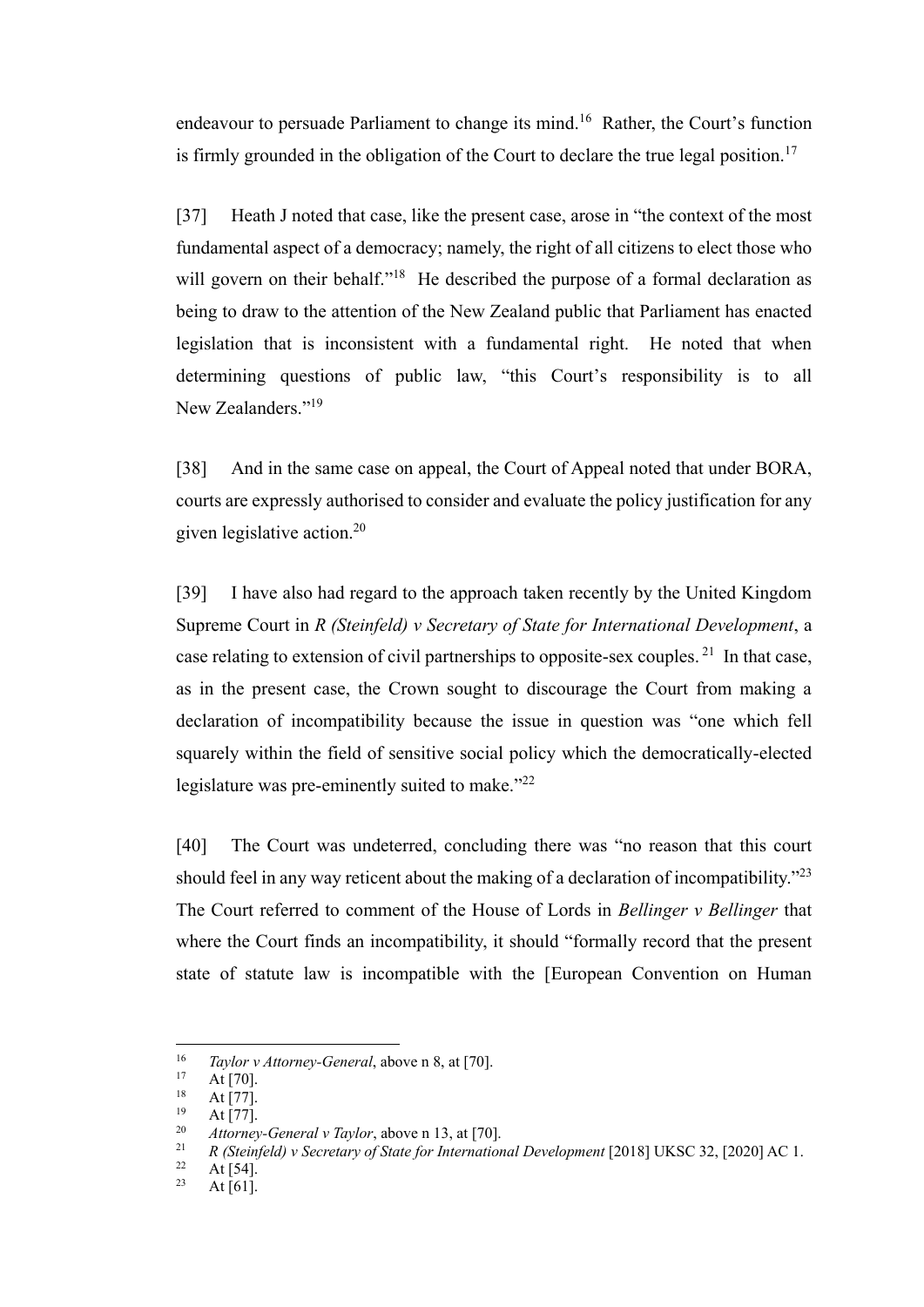Rights]".<sup>24</sup> The Supreme Court also observed that a declaration of incompatibility does not oblige the government or Parliament to do anything.<sup>25</sup>

[41] The Court also referred to *R (Nicklinson) v Ministry of Justice*, as an obvious example where the Court should refrain from making a declaration.<sup>26</sup> Nicklinson concerned the compatibility of s 2 of the Suicide Act 1961 (which made encouraging or assisting suicide a criminal offence) with art 8 of the European Convention on Human Rights (the right to respect for private and family life). At the same time as the Court was deciding the case, Parliament was due to consider the same issues in the context of the Assisted Dying Bill. A majority of the Court held that it was within the Court's power to make a declaration of incompatibility (even where the decision on whether assisted suicide should be lawful or not lay within the state's margin of appreciation), and the Court should not shirk from its exercise. However, the majority decided that, as Parliament was about to consider the Bill, it would be premature for the Court to consider making a declaration of incompatibility.

[42] By contrast, in *Steinfeld*, the Court noted there was no imminent change in the law to remove the admitted inequality of treatment.<sup>27</sup> Even if there was, "this would not constitute an inevitable contraindication to a declaration of incompatibility."<sup>28</sup>

[43] Finally, I note the explanatory note to the New Zealand Bill of Rights (Declarations of Inconsistency) Amendment Bill envisages a process for the Executive and the House of Representatives to consider and, if they think fit, respond to a declaration of inconsistency made under BORA or the HRA. This process upholds:<sup>29</sup>

… promotes the principle of comity that requires the separate and independent legislative and judicial branches of government each to recognise, with the mutual respect and restraint that is essential to their important constitutional relationship, the other's proper sphere of influence and privileges …

 $\frac{28}{29}$  At [58].

 $24$ <sup>24</sup> *Bellinger v Bellinger* [2003] UKHL 21, [2003] 2 All ER 593 at [55].<br><sup>25</sup> *B* (Steinfeld) y Secretary of State for International Development above

<sup>&</sup>lt;sup>25</sup> *R (Steinfeld) v Secretary of State for International Development*, above [n 21,](#page-10-0) at [60].<br><sup>26</sup> *P (Nightingon) v Ministry of Justice* [2014] JKSC 38, [2015] AC 657

<sup>26</sup> *R (Nicklinson) v Ministry of Justice* [2014] UKSC 38, [2015] AC 657.

<sup>&</sup>lt;sup>27</sup> *R* (Steinfeld) *v* Secretary of State for International Development, above [n 21,](#page-10-0) at [58].<br><sup>28</sup>  $\Delta t$  [58]

Parliamentary Privilege Act 2014, s 4(1)(b).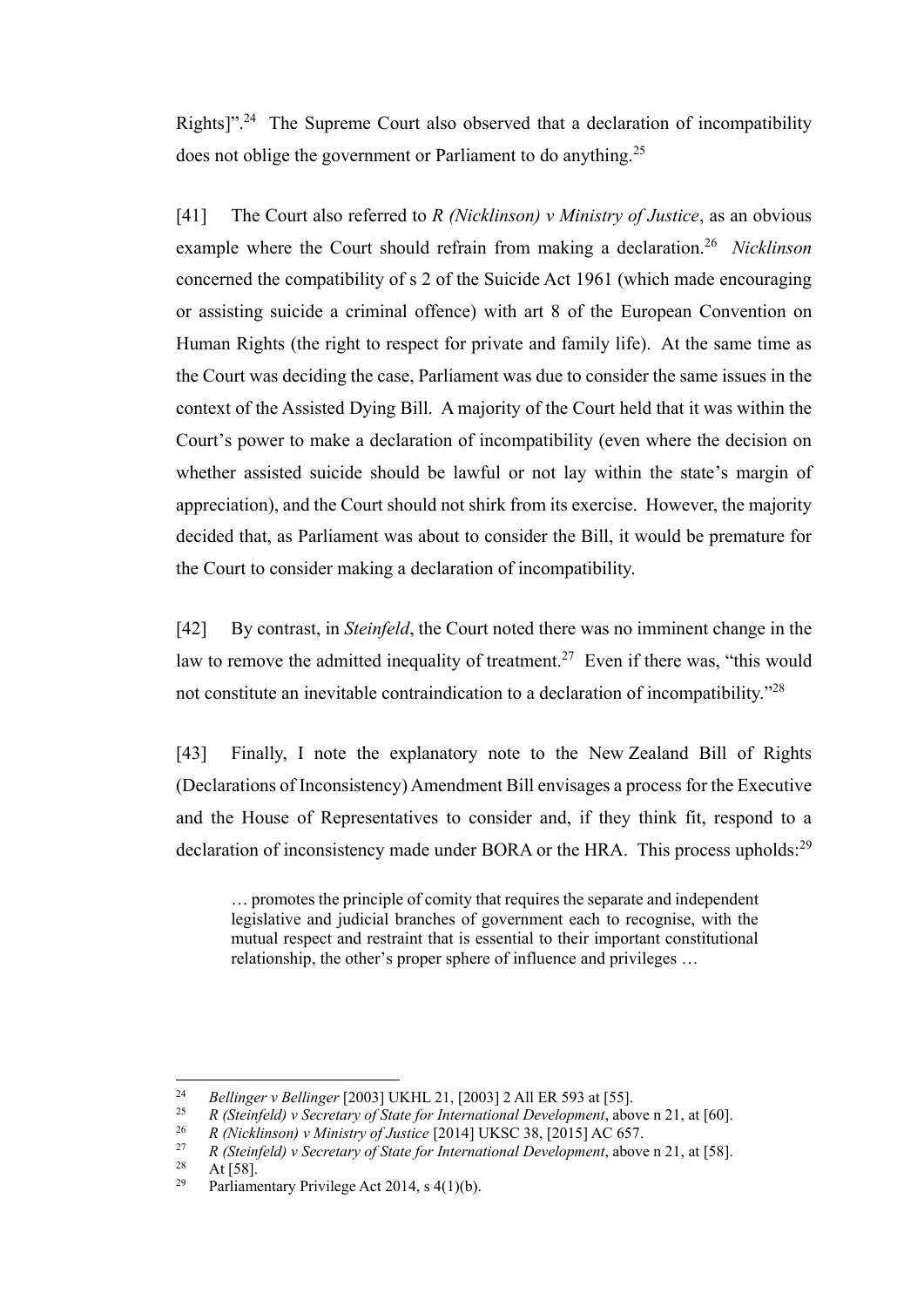#### *Discussion*

[44] In essence, the Attorney-General is asking the Court to decide at the outset to decline the application without any analysis of the competing positions, when they concede a prima facie inconsistency on the face of the relevant legislation. There are a number of reasons why I decline to adopt that approach.

[45] First, I am not persuaded that the subject matter of this proceeding constitutes a barrier to the scrutiny that Make It 16 is seeking. It is not by nature an entirely political issue to be determined exclusively by the fact that the voting age is entrenched and cannot be amended or repealed by ordinary processes of Parliament. The fact that a provision is entrenched does not mean that the courts cannot scrutinise the provision.<sup>30</sup> If a declaration is made, this Court is obviously not changing the voting age, and is not dictating what Parliament must do. There would be no interference with Parliament's procedures, and no inappropriate incursions into the separation of powers. I also note that a need for deference to Parliament in certain areas does not necessarily circumvent the need for the Court to "undertake the scrutiny required by the human rights legislation".<sup>31</sup>

[46] Second, I reject the argument that the jurisdiction to make a declaration of inconsistency (to the limited extent it has developed to date) contraindicates any application to resolving internal inconsistencies within BORA. BORA is simply an enactment. The question can and should be resolved by giving effect to each of the provisions in the context of the enactment as a whole; identifying if they can be reconciled and if not, why not; and identifying whether the limitation one places on the other is justifiable or not. In the present case, the correct approach to determining these questions is to entertain Make It 16's claim by engaging in a BORA analysis.

[47] Third, the declaration of inconsistency is a developing area of the law in New Zealand and the Court should be slow to decline to hear claims relating to fundamental rights.

 $30$ <sup>30</sup> *Wybrow v Chief Electoral Officer* [1980] 1 NZLR 147.

<sup>31</sup> *Child Poverty Action Group Inc v Attorney-General*, above n [9,](#page-4-0) at [92].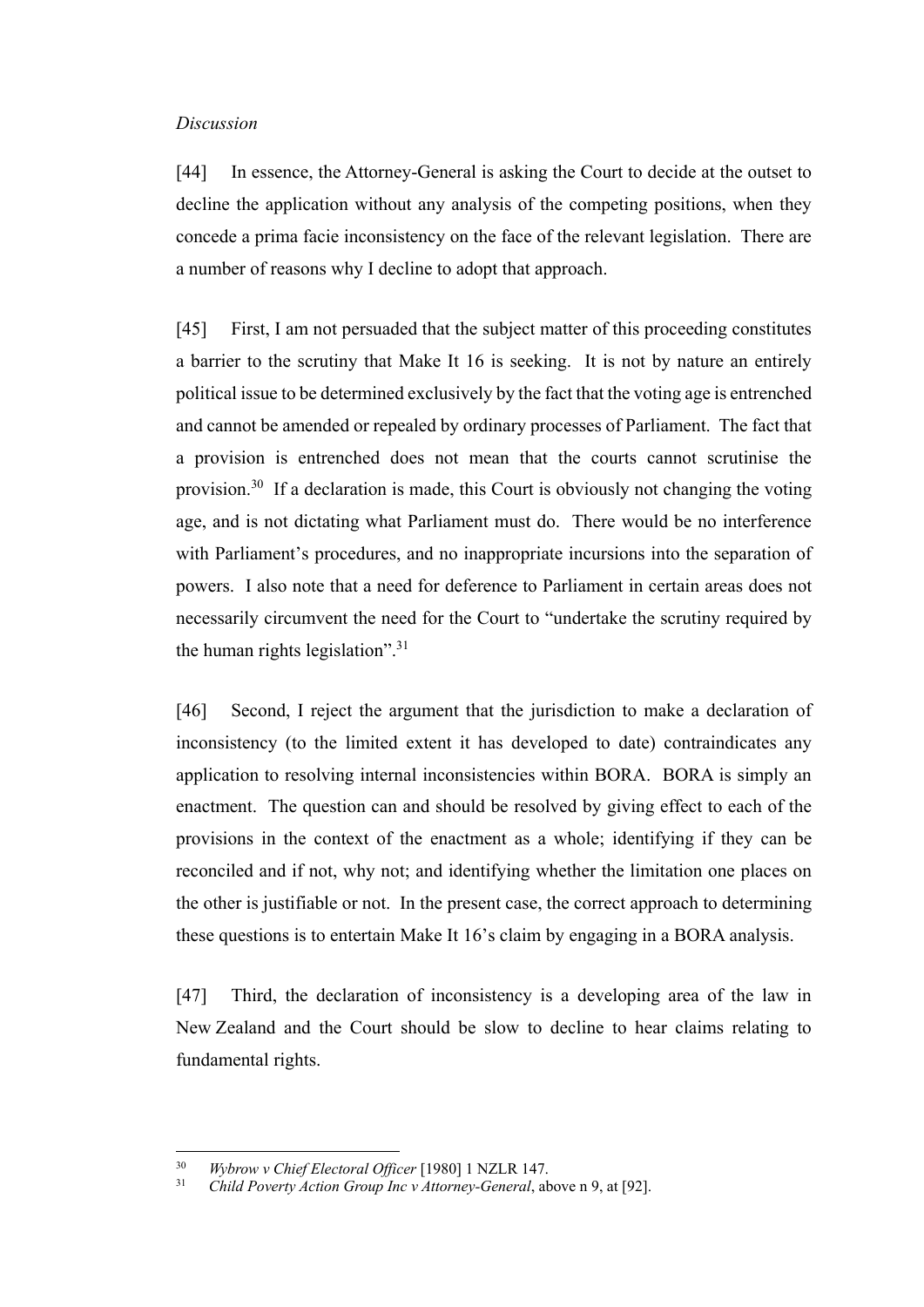[48] Finally, it seems unjust not to exercise the Court's supervisory role solely because a defendant says it cannot discharge the onus to establish that the limit on the right is justified.

[49] I conclude that these considerations require this Court to undertake the necessary legal analysis to determine whether the voting age provisions are inconsistent with s 19 of BORA.

#### **Second issue: what method of analysis should this Court adopt?**

[50] Having determined that it is appropriate for this Court to scrutinise the alleged inconsistency, I must now determine the appropriate methodology to use.

#### *Make It 16's submissions*

[51] Make It 16 submitted that this Court should use the methodology in *Hansen*, and given the areas of agreement between the parties, the focus in the present case is on the s 5 analysis of whether the limit is justified.

#### *The Attorney-General's submissions*

[52] The Attorney-General submitted this Court's task is to determine whether the voting age provisions are consistent with the rights and freedoms in BORA as a whole, and that s 19 must be read in its proper context. That means that s 12 is central to the analysis, as it expressly enshrines electoral rights by reference to a threshold based on age.

<span id="page-13-0"></span>[53] The Attorney-General urged this Court to follow the approach of Miller J in *Mangawhai Ratepayers and Residents Assoc Inc v Kaipara District Council* in the present case.<sup>32</sup>

 $32$ <sup>32</sup> *Mangawhai Ratepayers and Residents Assoc Inc v Kaipara District Council* [2015] NZCA 612, [2016] 2 NZLR 437.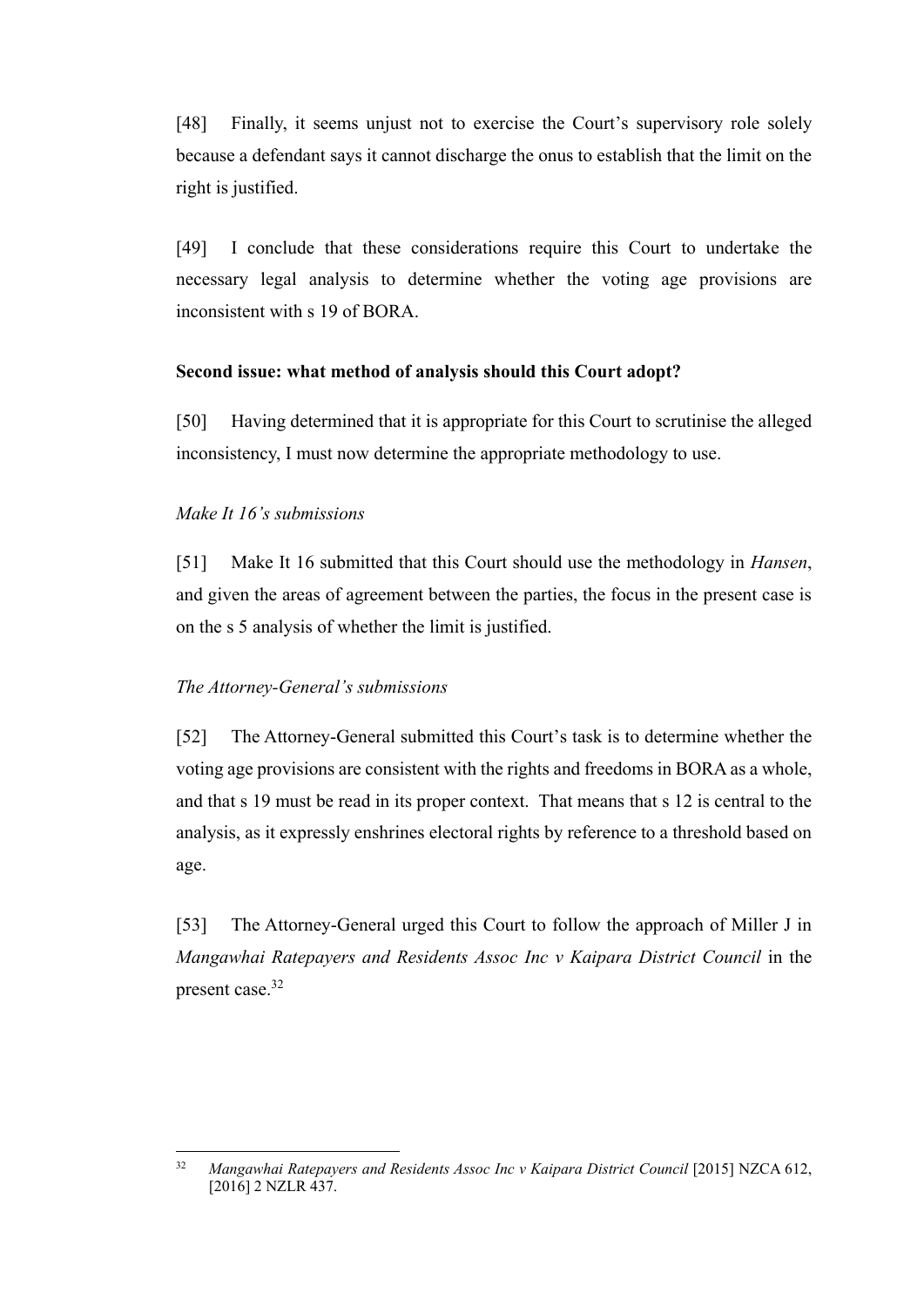## *The law*

[54] In order to determine the appropriate methodology to use in the present case, I now examine the interpretive provisions in BORA itself, the orthodox approach in *Hansen*, and the approach adopted in *Mangawhai*.

## The BORA interpretive provisions

[55] Sections 4, 5 and 6 of BORA are described collectively as the "interpretive provisions"; they guide how the courts are to interpret the impact of enactments on the rights and freedoms in BORA.<sup>33</sup>

[56] They provide as follows:

## **4 Other enactments not affected**

No court shall, in relation to any enactment (whether passed or made before or after the commencement of this Bill of Rights),—

- (a) hold any provision of the enactment to be impliedly repealed or revoked, or to be in any way invalid or ineffective; or
- (b) decline to apply any provision of the enactment—

by reason only that the provision is inconsistent with any provision of this Bill of Rights.

### **5 Justified limitations**

Subject to section 4, the rights and freedoms contained in this Bill of Rights may be subject only to such reasonable limits prescribed by law as can be demonstrably justified in a free and democratic society.

### **6 Interpretation consistent with Bill of Rights to be preferred**

Wherever an enactment can be given a meaning that is consistent with the rights and freedoms contained in this Bill of Rights, that meaning shall be preferred to any other meaning.

### R v Hansen

[57] The leading authority on the application of the interpretive provisions is the decision of the Supreme Court in *Hansen*. When adopting the methodology set out in *Hansen*, the Court starts by identifying Parliament's intended meaning in the allegedly inconsistent provision, and must then determine "whether there is any inconsistency

 $33$ <sup>33</sup> *R v Hansen*, above [n 9,](#page-4-0) at [57] (per Blanchard J); *Mangawhai Ratepayers and Residents Assoc Inc v Kaipara District Council*, above n [32,](#page-13-0) at [60].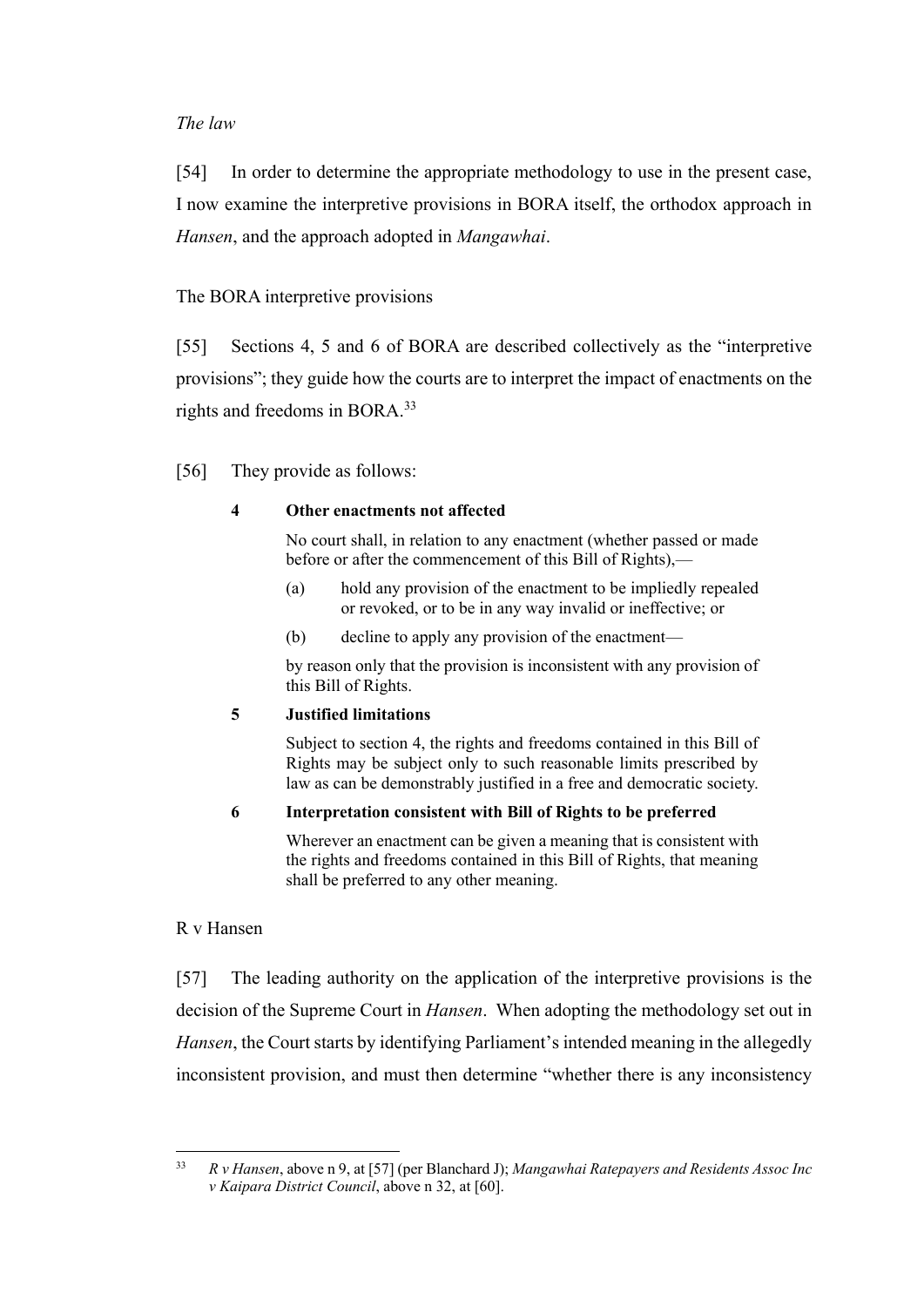between that meaning and the Bill of Rights. If there is none, the matter rests there."<sup>34</sup> It is only if the natural meaning of the legislation gives rise to an apparent limitation on rights that the Court must proceed to examine whether or not the limitation is demonstrably justified in terms of s 5.<sup>35</sup>

<span id="page-15-0"></span>[58] It is settled law that the purpose of the s 5 justification analysis is essentially to determine whether a justified end is achieved by proportionate means.<sup>36</sup> The Court's function in doing so is one of review and ensuring legality. Tipping J set out the classic formulation of the section 5 test in the following terms:  $37$ 

- (a) does the limiting measure serve a purpose sufficiently important to justify curtailment of the right or freedom?
- (b) (i) is the limiting measure rationally connected with its purpose?
	- (ii) does the limiting measure impair the right or freedom no more than is reasonably necessary for sufficient achievement of its purpose?
	- (iii) is the limit in due proportion to the importance of the objective?

<span id="page-15-1"></span>[59] In terms of deference to Parliament, Tipping J examined the European doctrine of 'margin of appreciation':<sup>38</sup>

[116] This approach, and that of Lord Hoffmann in the *Denbigh High School* case to which I am about to come, supports the view that the courts perform a review function rather than one of simply substituting their own view. How much latitude the courts give to Parliament's appreciation of the matter will depend on a variety of circumstances. There is a spectrum which extends from matters which involve major political, social or economic decisions at one end to matters which have a substantial legal content at the other. The closer to the legal end of the spectrum, the greater the intensity of the court's review is likely to be. …

[117] Ultimately, judicial assessment of whether a limit on a right or freedom is justified under s 5 of the Bill of Rights involves a difficult balance. Judges are expected to uphold individual rights but, at the same time, can be expected to show some restraint when policy choices arise, as they may do even with matters primarily involving legal issues. …the courts should allow the decision-maker … some degree of discretion or judgment. If the

 $34$  $\frac{34}{35}$  *R v Hansen*, above [n 9,](#page-4-0) at [89].

At [88]-[89].

 $\frac{36}{37}$  At [123].

At  $[104]$ .

<sup>38</sup> *R v Hansen*, above [n 9](#page-4-0) (footnotes omitted).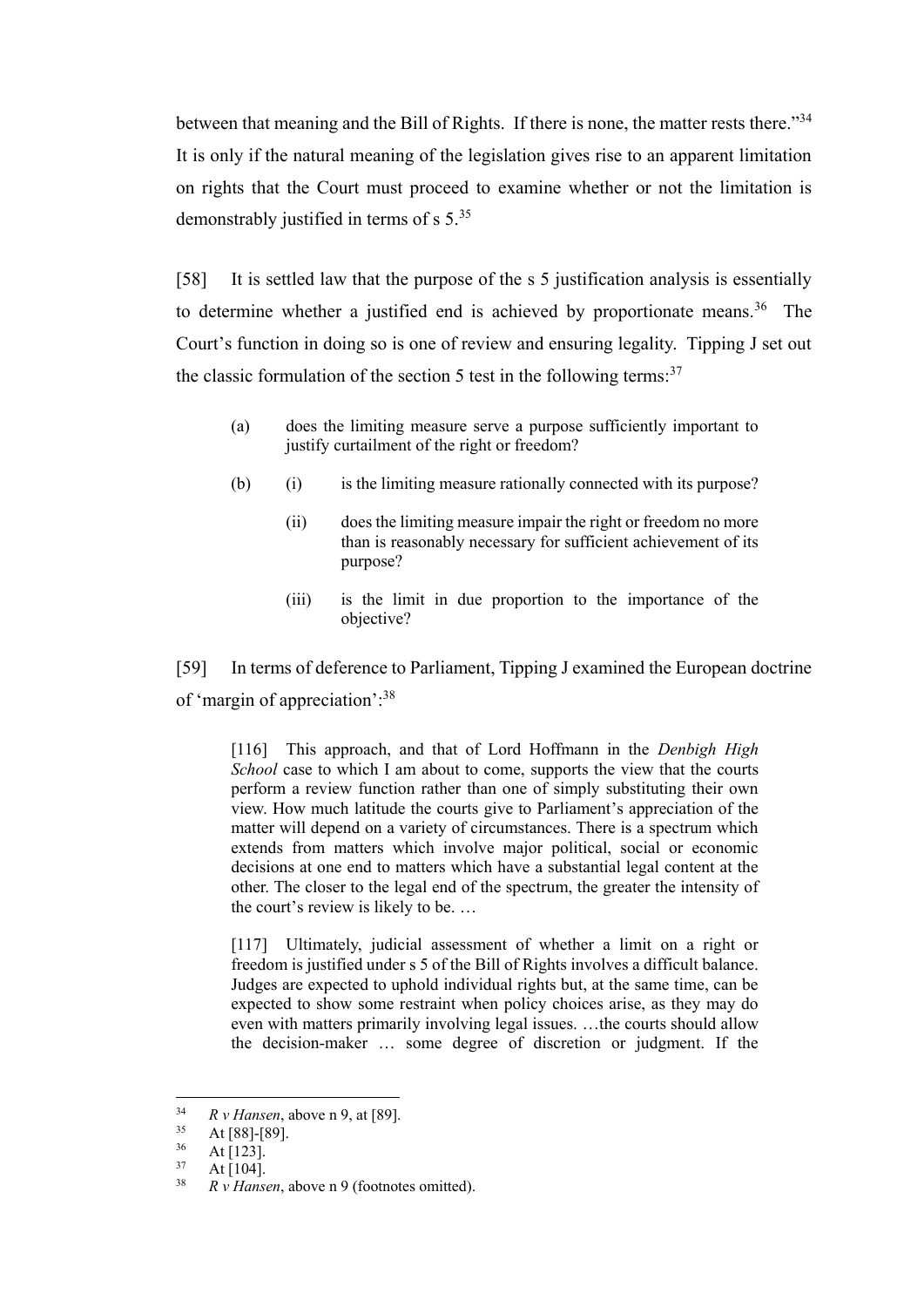decision-maker is Parliament, and it has manifested its decision in primary legislation, the case for allowing a degree of latitude may well be the stronger.

…

[119] This general approach, with which I respectfully agree, can be figuratively described by reference to a shooting target. The court's view may be that, in order to qualify, the limitation must fall within the bull's-eye. Parliament's appraisal of the matter has the answer lying outside the bull's-eye but still on the target. The size of the target beyond the bull's-eye will depend on the subject matter. The margin of judgment or discretion left to Parliament represents that area of the target outside the bull's-eye. Parliament's appraisal must not, of course, miss the target altogether. If that is so Parliament has exceeded its area of discretion or judgment. Resort to this metaphor may be necessary several times during the course of the proportionality inquiry; indeed the size of the target may differ at different stages of the inquiry. The court's job is to delineate the size of the target and then say whether Parliament's measure hits the target or misses it.

[60] The Court of Appeal,  $39$  and Supreme Court,  $40$  have also subsequently referred to the following observation by the Supreme Court of Canada:<sup>41</sup>

<span id="page-16-2"></span><span id="page-16-1"></span>… the law must be carefully tailored so that rights are impaired no more than necessary. The tailoring process seldom admits of perfection and the courts must accord some leeway to the legislator. If the law falls within a range of reasonable alternatives, the courts will not find it overbroad merely because they can conceive of an alternative which might better tailor objective to infringement … On the other hand, if the government fails to explain why a significantly less intrusive and equally effective measure was not chosen, the law may fail.

[61] If the relevant provision is found to be demonstrably justified, that is the end of the matter. If it fails the s 5 test, then ss 4 and 6 come into play. Section 6 requires the Court to look for a reasonably possible alternative meaning, and give preference to that meaning.<sup>42</sup> If no other tenable meaning is available that is consistent with BORA, s 4 must be applied to give effect to the ordinary meaning of the inconsistent provision, thereby reaffirming the primacy of the legislature.<sup>43</sup>

<span id="page-16-0"></span>[62] Tipping J summarised his overall approach to ss 4-6 in the well-known six-step test:<sup>44</sup>

<sup>39</sup> *Ministry of Health v Atkinson*, above [n 9,](#page-4-0) at [153].

<sup>40</sup> *New Health New Zealand Inc v South Taranaki District Council* [2018] NZSC 59, [2018] 1 NZLR 948 at [132].

<sup>41</sup> *RJR-MacDonald Inc v Canada* [1995] 3 SCR 199 at [160] (citations omitted).

<sup>42</sup> *R v Hansen*, above [n 9,](#page-4-0) at [88]-[91] (per Tipping J).

 $^{43}$  At [179] (per McGrath J).

At  $[92]$ .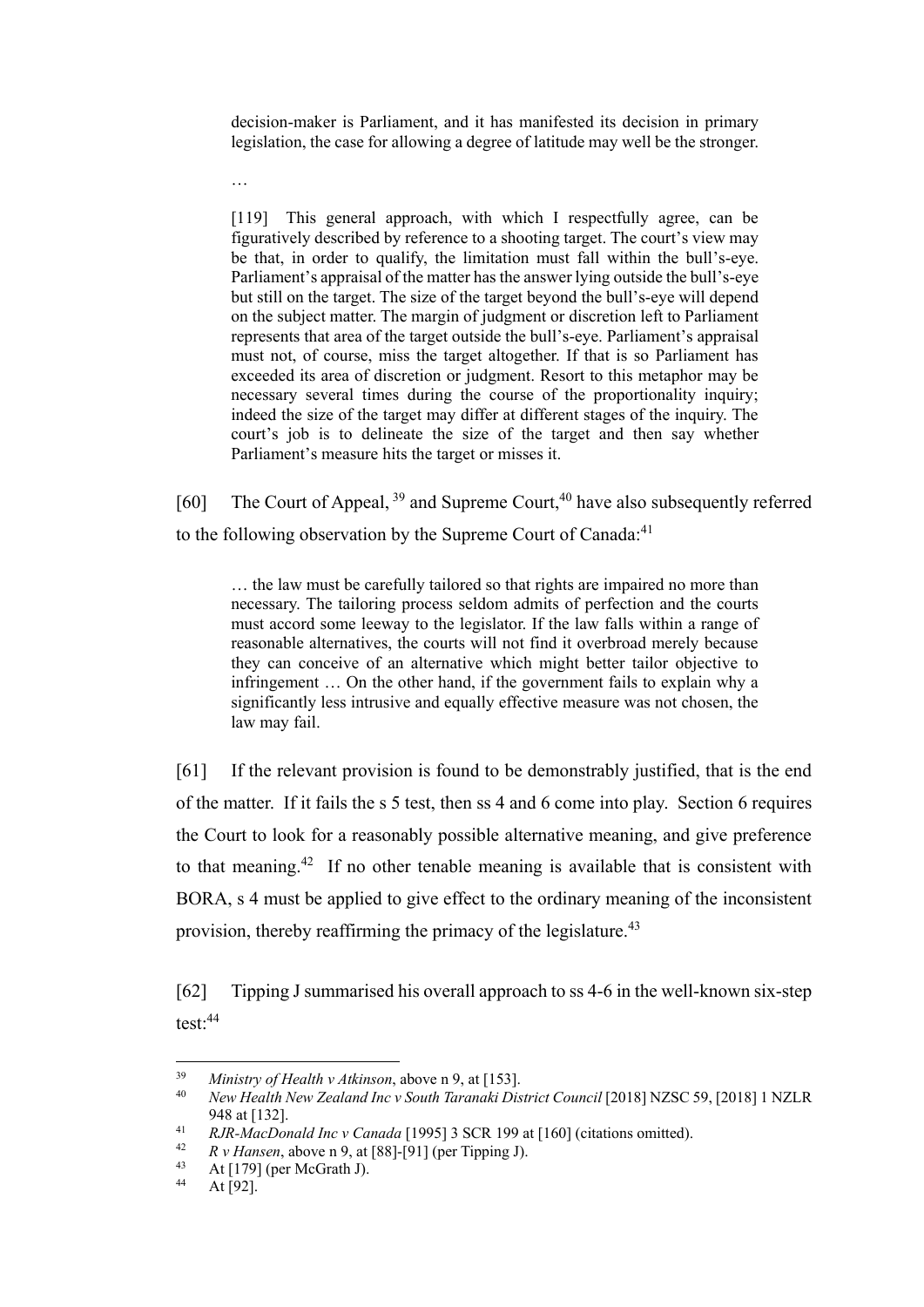- Step 1. Ascertain Parliament's intended meaning.
- Step 2. Ascertain whether that meaning is apparently inconsistent with a relevant right or freedom.
- Step 3. If apparent inconsistency is found at step 2, ascertain whether that inconsistency is nevertheless a justified limit in terms of s 5.
- Step 4. If the inconsistency is a justified limit, the apparent inconsistency at step 2 is legitimised and Parliament's intended meaning prevails.
- Step 5. If Parliament's intended meaning represents an unjustified limit under s 5, the Court must examine the words in question again under s 6, to see if it is reasonably possible for a meaning consistent or less inconsistent with the relevant right or freedom to be found in them. If so, that meaning must be adopted.
- Step 6. If it is not reasonably possible to find a consistent or less inconsistent meaning, s 4 mandates that Parliament's intended meaning be adopted.

[63] This has become the orthodox approach to assessing the consistency of enactments with rights that are protected by BORA. However, Tipping J intended his approach to be "principled rather than prescriptive."<sup>45</sup> Blanchard J also observed that BORA does not mandate any one specific method, and when new situations arise it is necessary to approach them in a way which is best suited in the circumstances to give effect to what appears to be Parliament's overall intention.<sup>46</sup>

Mangawhai Ratepayers and Residents Assoc Inc v Kaipara District Council

[64] Consistent with that view, in *Mangawhai*, Miller J noted that the circumstances of a case may not warrant a substantive proportionality analysis as a matter of course,  $47$ and the methodology used may vary with the right, the limit, and the justification.<sup>48</sup> Miller J observed the approach in *Ministry of Transport v Noort*, <sup>49</sup> endorsed by Blanchard and McGrath JJ in *Hansen*,<sup>50</sup> may remain appropriate.<sup>51</sup> That approach incorporates relevant considerations into "an overarching weighing process", rather

 $45$  $45$  At [91].

 $46$  At [61].

<sup>47</sup> *Mangawhai Ratepayers and Residents Assoc Inc v Kaipara District Council*, above n [32,](#page-13-0) at [65].  $48$  At [66].

<sup>49</sup> *Ministry of Transport v Noort* [1992] 3 NZLR 260 (CA).

 $50$  *R v Hansen*, above [n 9,](#page-4-0) at [64] and [186].<br> $51$  *Mangawhai Ratenavers and Residents As* 

<sup>51</sup> *Mangawhai Ratepayers and Residents Assoc Inc v Kaipara District Council*, above n [32,](#page-13-0) at [66].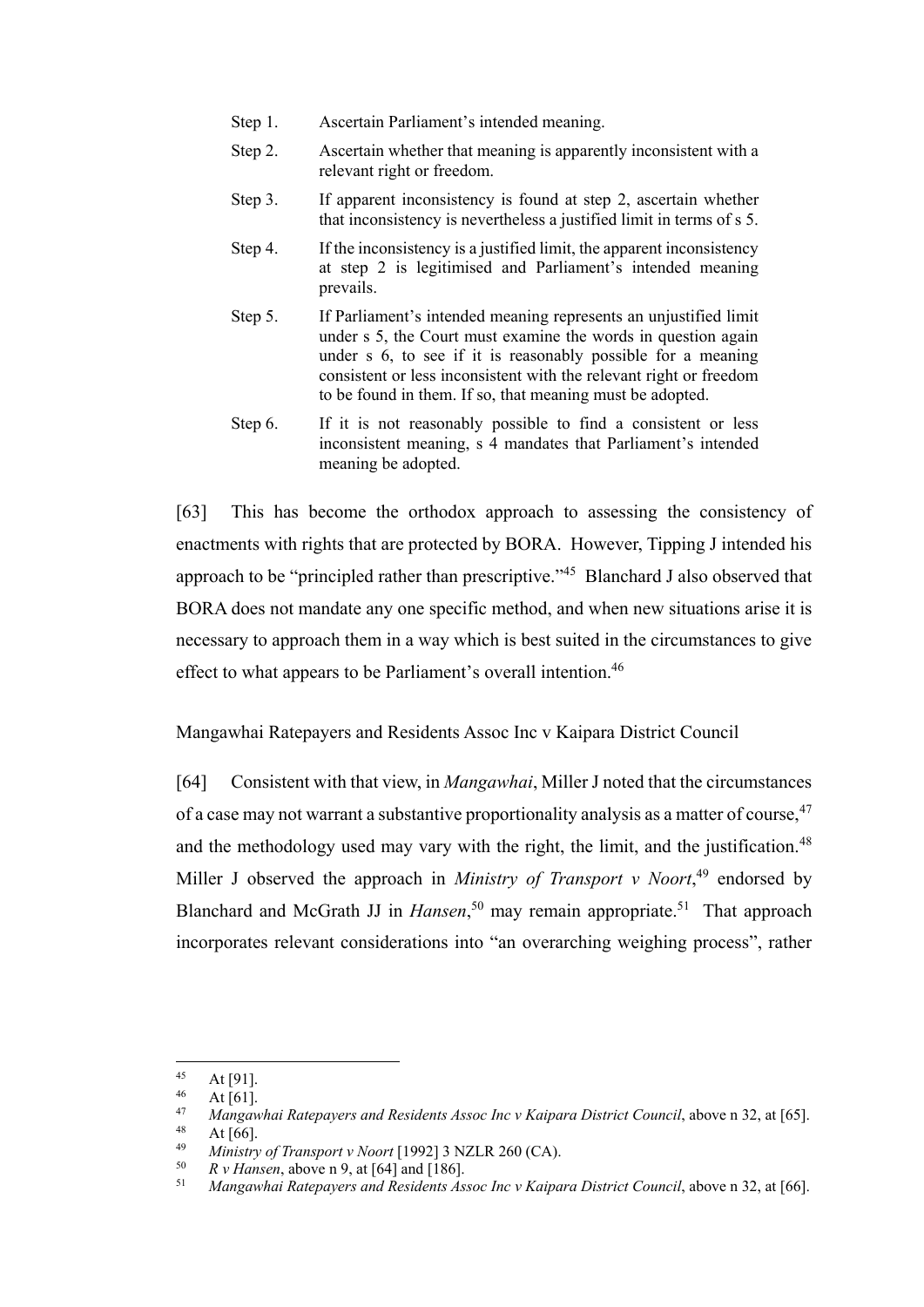than the structured s 5 test outlined by Tipping J in which the enactment's natural meaning must cross each step along an analytical path.<sup>52</sup>

[65] Miller J considered it appropriate to adopt a different methodology due to three features of the case: the nature of the protected right in the case (the right to judicial review in s 27(2) of BORA), which differed from other rights (such as the right to life) that are thought of as non-derogable;<sup>53</sup> the policy nature of the justifications offered in support of the allegedly impugning provisions, and the invitation to defer to Parliament on the ground that the rationale was economic in nature and within Parliament's prerogative to assess;<sup>54</sup> and the legislative process followed in enacting the allegedly impugning provisions, in which justifications were identified and their impact on rights recognised.<sup>55</sup> Miller J's methodology was informed by his conclusion that the s 5 analysis in that case was "substantially and properly a question of institutional preference."<sup>56</sup> The methodology he adopted was:<sup>57</sup>

- (a) I examine the scope of the protected right to judicial review;
- (b) I identify the natural meaning of the protected transactions regime and decide whether it would limit the protected right;
- (c) I examine the legislative objective and the justification advanced for the limit that it places on the right;
- (d) I consider the invitation to defer to the legislature;
- (e) I consider whether the limit is proportional to the objective, having regard to the means of implementation, the degree of impairment, and the available evidence;
- (f) I reach an overall conclusion as to whether the limit is reasonable and demonstrably justified, or has not been proved, or is unjustified.

[66] In summary, Miller J said if the justification for a limit is obvious "the Crown should not be put to the trouble of mounting a comprehensive defence."<sup>58</sup> And if the Court is persuaded that the circumstances warrant restraint, "it may confine its

<sup>&</sup>lt;sup>52</sup> Claudia Geiringer "Sources of Resistance to Proportionality Review of Administrative Power Under the New Zealand Bill of Rights Act" (2003) 11 NZJPIL 123 at 127 and 158 as cited in *Mangawhai Ratepayers and Residents Assoc Inc v Kaipara District Council*, above n [32,](#page-13-0) at [66].

 $53$  At [69].

 $54$  At [70].

 $55$  At [71].<br> $56$  At [72]

 $56$  At [72].

 $57$  At [72].<br> $58$  At [78]

At [78].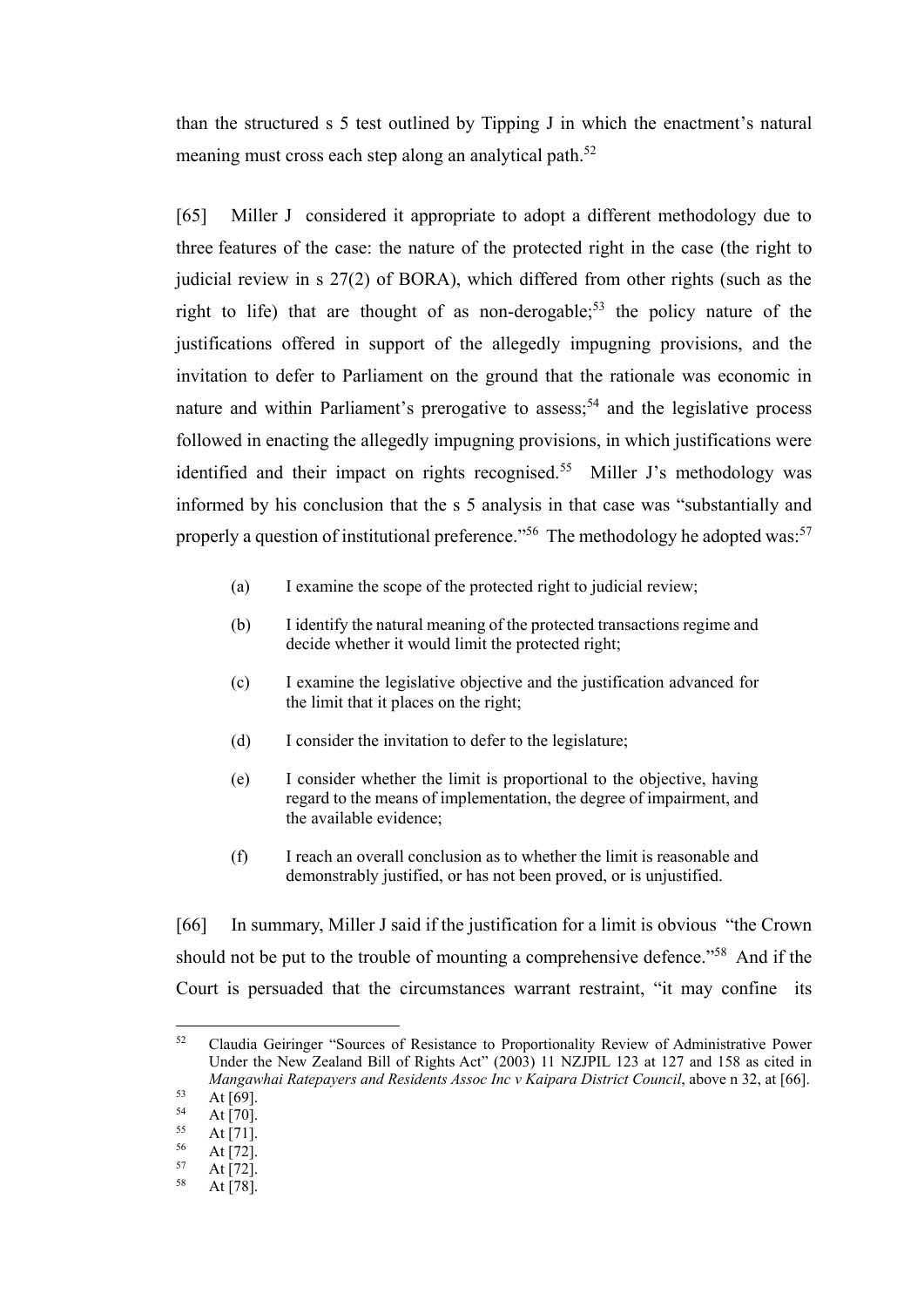scrutiny to establishing that the limit falls within what seems a margin of appreciation, which may be more or less large depending on the circumstances."<sup>59</sup>

[67] In discussing the different approaches to BORA methodology, Miller J also made the following observations in relation to deference to Parliament:

[67] The state not uncommonly invites a court to defer, for reasons of democratic legitimacy and institutional competence, to legislative judgements about the importance of an objective or the reasonableness of a justification. Deference is a convenient term for this approach but it is not entirely apt. The court does not eschew its interpretive duty but instead decides that the balancing exercise should be left to Parliament, to which s 5 is also addressed, provided the outcome is within an appropriate margin of appreciation. As Lord Hoffmann explained in *R (ProLife Alliance) v British Broadcasting Corporation*: 60

> In a society based upon the rule of law and the separation of powers, it is necessary to decide which branch of government has in any particular instance the decision-making power and what the legal limits of that power are. That is a question of law and must therefore be decided by the courts.

> This means that the courts themselves often have to decide the limits of their own decision-making power. That is inevitable. But it does not mean that their allocation of decision-making power to the other branches of government is a matter of courtesy or deference. The principles upon which decision-making powers are allocated are principles of law. The courts are the independent branch of government and the legislature and executive are, directly and indirectly respectively, the elected branches of government. Independence makes the courts more suited to deciding some kinds of questions and being elected makes the legislature or executive more suited to deciding others. The allocation of these decision-making responsibilities is based upon recognised principles. The principle that the independence of the courts is necessary for a proper decision of disputed legal rights or claims of violation of human rights is a legal principle. …. On the other hand, the principle that majority approval is necessary for a proper decision on policy or allocation of resources is also a legal principle. Likewise, when a court decides that a decision is within the proper competence of the legislature or executive, it is not showing deference. It is deciding the law.

And as this Court held in *Child Poverty Action Group v Attorney-General*: 61

It must also be kept in mind that the effect of the Human Rights Act [1993] and the Bill of Rights is that when a measure is prima facie discriminatory the courts have to decide whether or not the measure

<sup>59</sup>  $59 \text{ At } [68].$ 

<sup>60</sup> *R (ProLife Alliance) v British Broadcasting Corporation* [2003] UKHL 23, [2004] 1 AC 185 at 240

<sup>61</sup> *Child Poverty Action Group Inc v Attorney-General*, above n [9](#page-4-0)*,* at [92].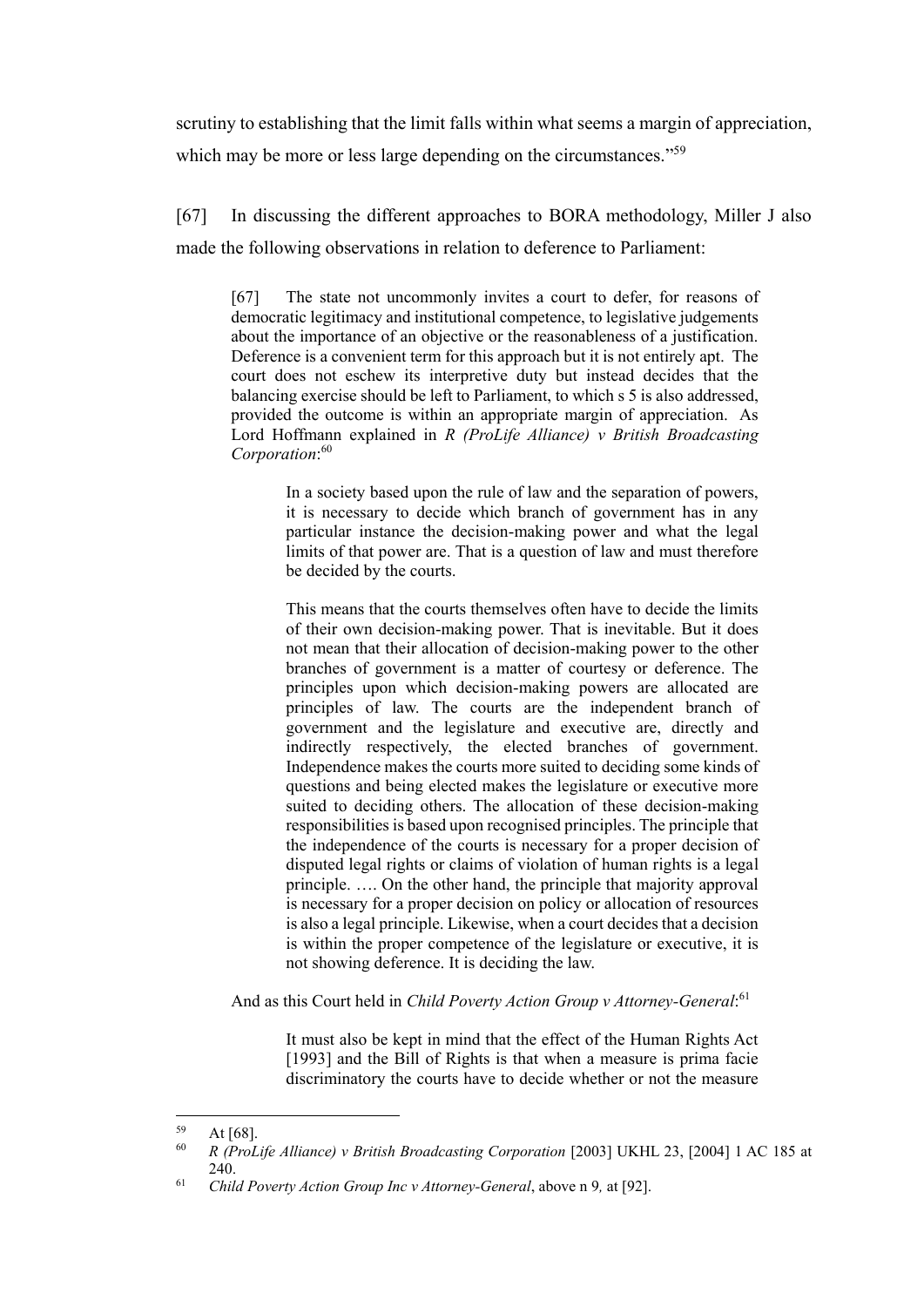meets the s 5 threshold. As Lord Scott said in *A v Secretary of State for the Home Department*, the function of measuring compliance with human rights norms is not one "that the courts have sought for themselves" but it is nonetheless a function that has been "thrust" on the courts by the Human Rights Act and the Bill of Rights. In that context, the term "deference" as used in the authorities is not helpful if it is read as suggesting the court does not need to undertake the scrutiny required by the human rights legislation. The courts cannot shy away from or shirk that task. Rather, it is a question of recognising the respective roles of the courts and the decision maker, here, the legislature.

[68] A court may respond to an invitation to defer in a number of ways. If persuaded that the circumstances warrant deference it may confine its scrutiny to establishing that the limit falls within what seems a margin of appreciation, which may be more or less large depending on the circumstances. If not so persuaded, the court may insist that the state persuade it, by evidence if necessary, that the limit is demonstrably justified. $62$ 

#### *Discussion*

[68] Although Miller J issued the minority decision in *Mangawhai,* his is another example of the Court having tailored approaches to BORA analysis, having regard to the particular provisions under scrutiny and the particular circumstances of the case. It is early in the development of this jurisdiction, and this approach may well gain traction as it has much to commend it at the level of principle.

[69] However, I consider that in the circumstances of the present case, the *Hansen* analysis is the more appropriate analytical framework for this Court to follow. Given the nature of the right at issue in the present case, I see no reason to depart from the orthodox approach in *Hansen*.

[70] Regardless, I do not consider much turns on the methodology in the present case. As will be seen at [\[93\]](#page-26-0)[-\[112\]](#page-32-0) below, the principles of Miller J's reasoning can largely be incorporated into step 3 of the *Hansen* analysis.

<sup>62</sup> <sup>62</sup> Of course there may be limited evidence available. Policy need not be based on empirical evidence, as this Court accepted in *Ministry of Health v Atkinson*, above n [9,](#page-4-0) at [164]–[166], and that may require a commonsense approach to evaluation by reference to what is known.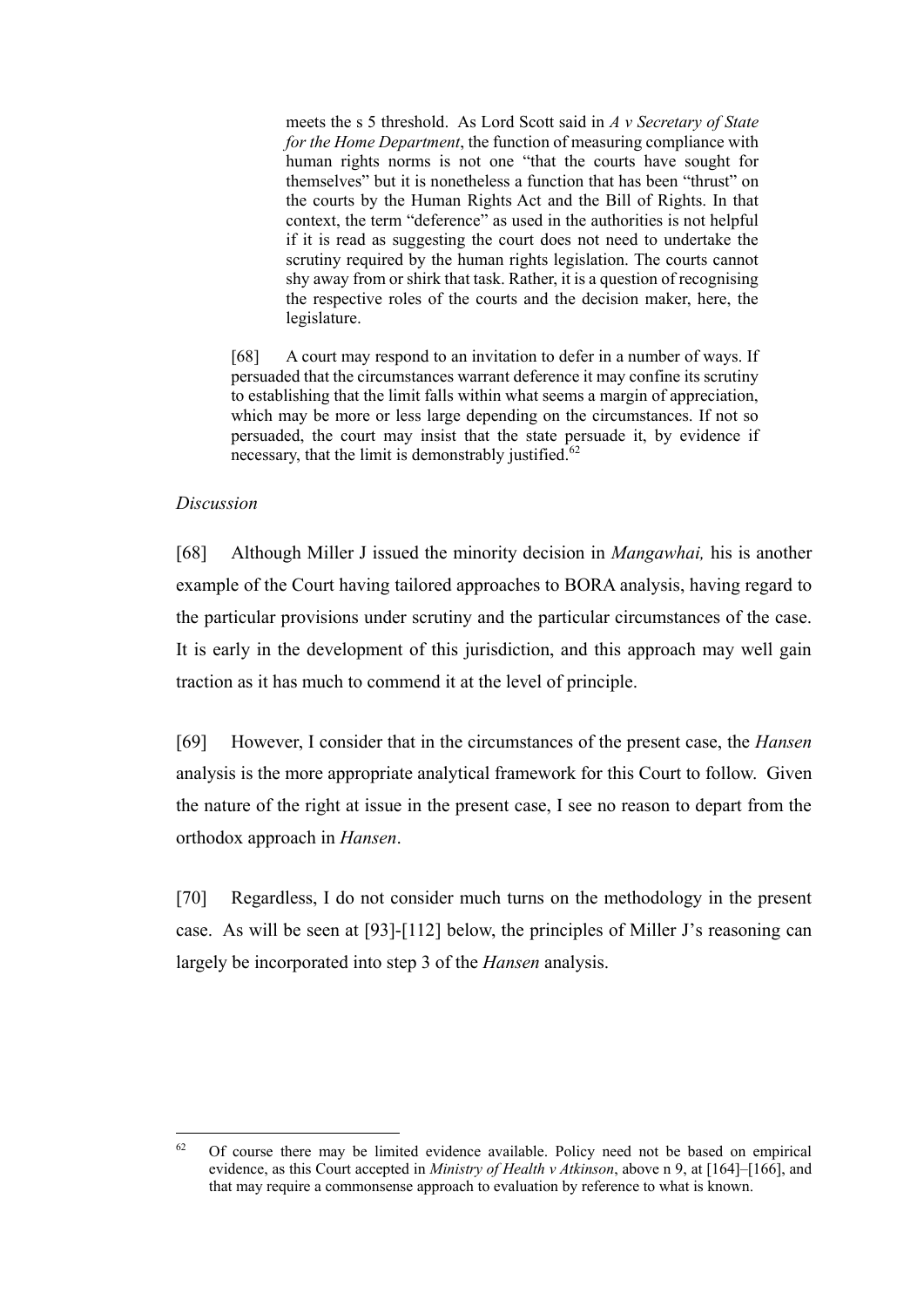## **Third issue: should this Court make a declaration of inconsistency?**

[71] Having determined the preferable methodology is the *Hansen* approach outlined at [\[58\]](#page-15-0) and [\[62\]](#page-16-0) above, I turn now to my substantive analysis of Make It 16's claim.

# *Step 1: What was Parliament's intended meaning in the voting age provisions?*

[72] The parties agree that the meaning of the voting age provisions is clear and unambiguous: they set the minimum voting age at 18 years, and no tenable alternative interpretation is available.

# *Step 2: Is that meaning apparently inconsistent with a relevant right or freedom?*

[73] The Attorney-General submitted that the inconsistency can be resolved by statutory interpretation, and that s 12 prevails over s 19 as a matter of statutory interpretation. As a preliminary matter, I therefore consider the impact of s 12 on this step of the *Hansen* analysis, by determining whether the inconsistency between ss 12 and 19 precludes a finding that the voting age provisions are apparently inconsistent with a relevant right or freedom. I then consider whether the voting age provisions are inconsistent with s 19.

Does the inconsistency between ss 12 and 19 preclude a finding that the voting age provisions are apparently inconsistent with a relevant right or freedom?

[74] In *New Health New Zealand Inc v South Taranaki District Council*, <sup>63</sup> the Supreme Court addressed when to consider a conflict between rights. The Court was required to consider whether mass fluoridation of water was a breach of the right in s 11 of BORA to refuse to undergo medical treatment. The right in s 11 was in tension with the right in New Zealand's international obligations to provide a minimum standard of health. The Supreme Court held the Court of Appeal had been wrong to take into account the conflict of rights at the interpretation stage, finding it was better addressed under the s 5 analysis:

[82] We consider that the Court of Appeal was wrong to take into account the conflict of rights at the interpretation stage in this case. It is clear that the

 $\overline{a}$ <sup>63</sup> *New Health New Zealand Inc v South Taranaki District Council*, above [n 40.](#page-16-1)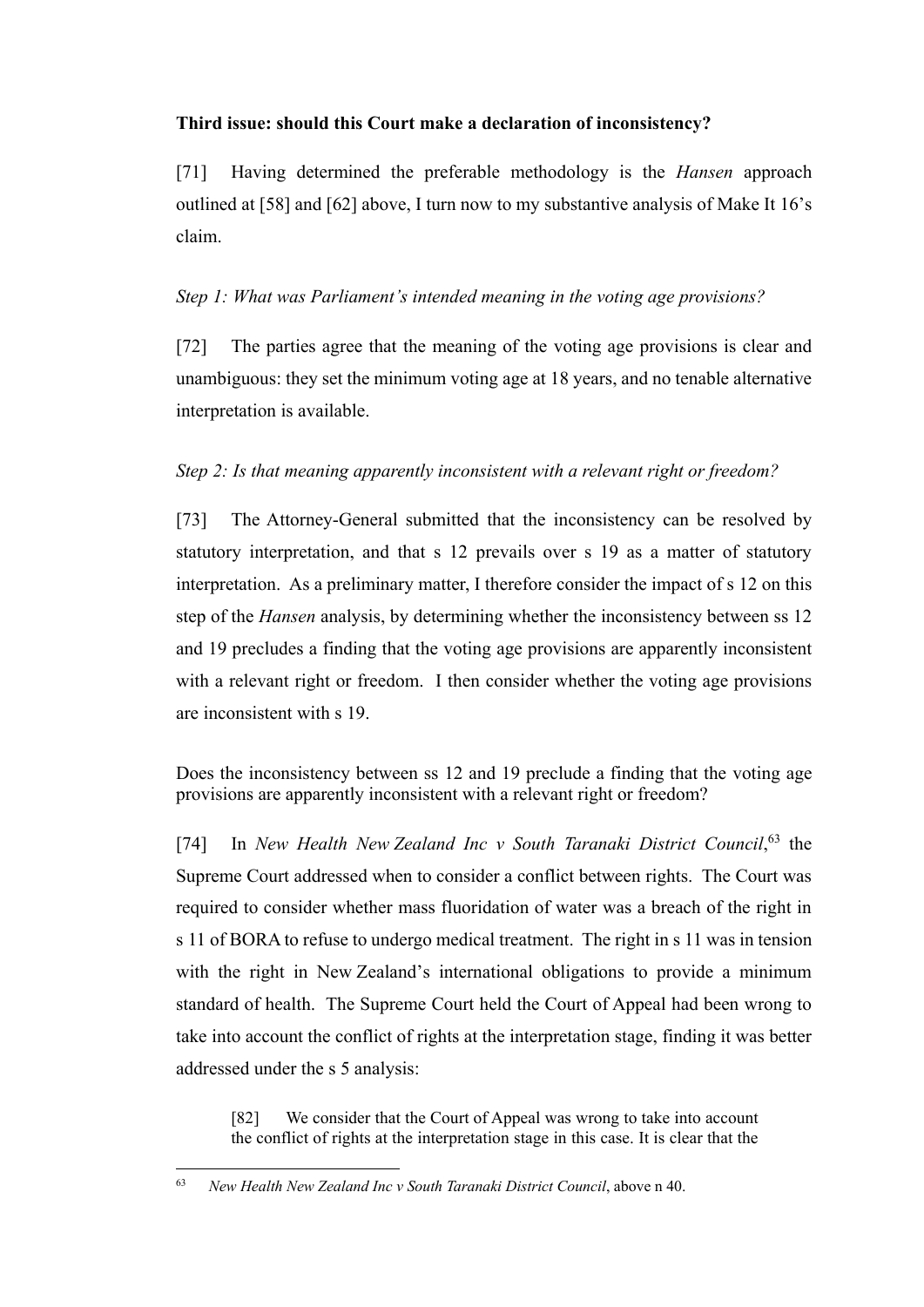conflict was a material factor in the Court's decision to restrict the scope of s 11 to exclude public health measures. That had the effect of potentially excluding from the protection of s 11 public health measures that could, at least hypothetically, involve the mass administration of medication. In the present context, we consider that the resolution of the conflict of rights is better done in the context of s 5. That allows the meaning of "medical treatment" to be determined on the orthodox approach based on text and purpose, taking the generous approach that is adopted in interpreting the Bill of Rights Act. The Crown is then able, if necessary, to justify the provision under challenge under s 5, which allows for a reasoned consideration of the justification and whether it is "demonstrable". We do not consider that Professor Hogg's fear of an opening of the floodgates of Bill of Rights Act litigation (in cases involving public health measures) is likely.

[75] In *Ministry of Health v Atkinson*, the Court of Appeal considered the right in  $s$  19, and addressed whether to incorporate analysis of the justification for discrimination into the interpretation stage, or whether to consider justification in the s 5 analysis.<sup>64</sup> The Court rejected an argument from the Ministry of Health that matters of justification for discrimination ought to be considered in the determination of whether differential treatment of a group of persons amounts to discrimination, rather than left for consideration under  $s$  5.<sup>65</sup> The Court determined that the correct approach was to interpret the right to be free from discrimination in light of the text and purpose of BORA, and then consider matters of justification in the s 5 analysis.

[76] The general approach contained in *New Health* and *Atkinson* is that it is not appropriate to unduly limit the scope of a right in step two of the *Hansen* analysis. Any balancing, resolution of inconsistencies within BORA, or justification is best left to the s 5 analysis. I acknowledge there is some conceptual difference between the internal inconsistency in the present case and that in *New Health.* While *New Health* involved a more obvious clash between two different rights, the present case involves a collision of rights of different type, with the scope of the right in s 12 defined by reference to a ground of discrimination prohibited by s 19.

[77] Nonetheless, I consider resolving the inconsistency at this point in the analysis, when it is obvious that neither Parliament nor the Attorney-General have turned their minds to it, is premature and unfairly prejudicial to Make It 16. To simply say the voting age provisions are consistent with s 12, and s 12 trumps s 19 by dint of a

<sup>64</sup> <sup>64</sup> *Ministry of Health v Atkinson*, above [n 9.](#page-4-0)<br><sup>65</sup> **At [100]** [110]

At [109]-[110].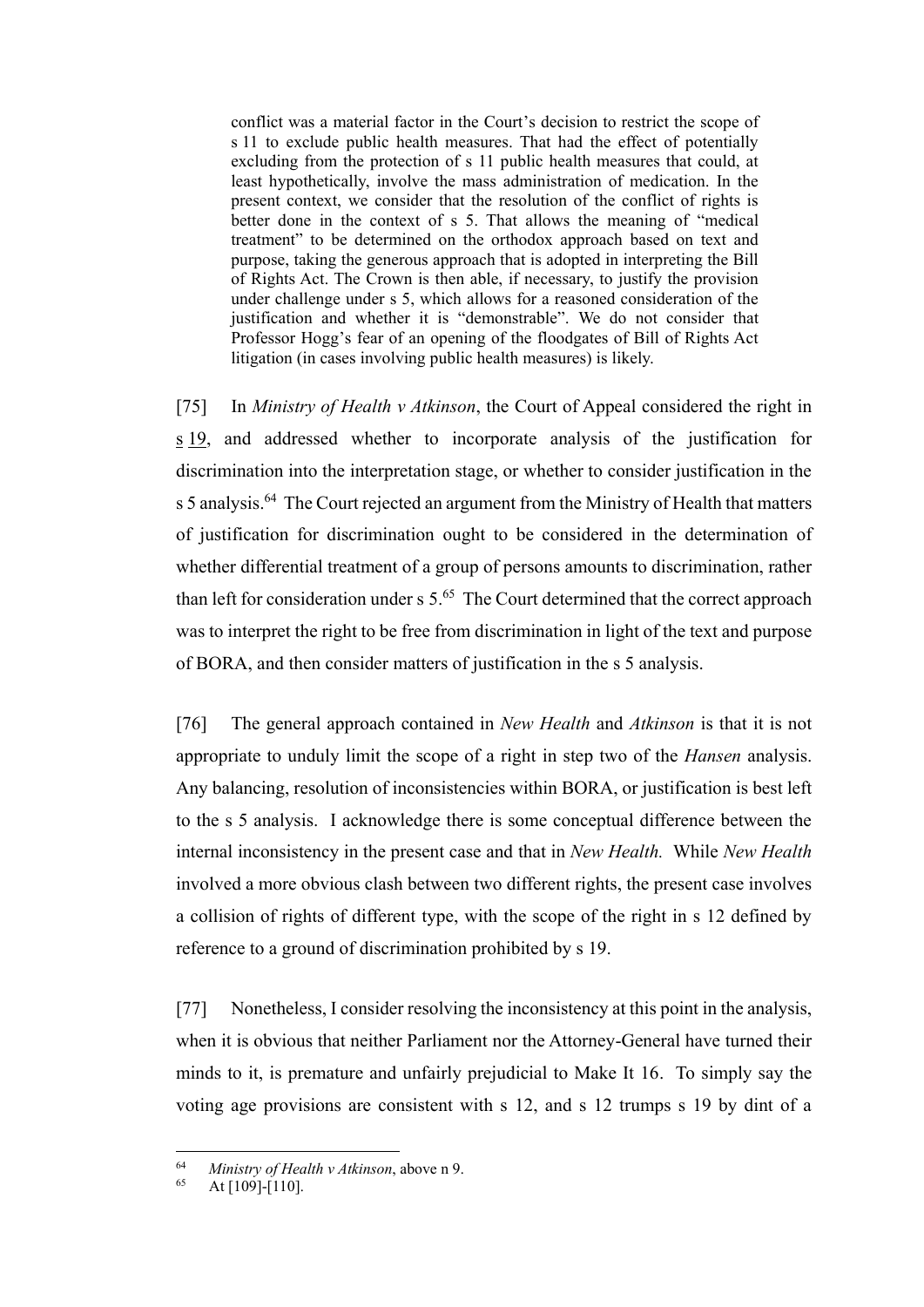legislative vacuum, is akin to a self-fulfilling prophecy rather than a genuine attempt to reconcile the effect and implications of the accidental inconsistency.

[78] I therefore take the same approach as in *New Health* and *Atkinson*, and leave any reconciliation of the inconsistency between ss 12 and 19 to the s 5 analysis in step three of the *Hansen* analysis.

Are the voting age provisions inconsistent with s 19 of BORA?

[79] The established test for determining whether there has been a breach of s 19 of BORA is stated in *Atkinson*: 66

… the first step in the analysis under s 19 is to ask whether there is differential treatment or effects as between persons or groups in analogous or comparable situations on the basis of a prohibited ground of discrimination. The second step is directed to whether that treatment has a discriminatory impact.

[80] In terms of the first step, the requirement to show differential treatment as between those in comparable situations raises an issue about who is the appropriate comparator group.<sup>67</sup> The focus on an appropriate comparator arises because it is necessary to determine whether the person or group is being treated differently to another person or group in comparable circumstances.<sup>68</sup>

[81] The Attorney-General submitted there is some doubt as to whether the first step of the test in *Atkinson* is made out, due to difficulties in establishing a comparator group. The Attorney-General submitted it is possible to incorporate s 12 into the comparator group analysis, meaning there would be no discriminatory differential treatment. Those in the comparator group would be different from 16 and 17 year olds in two ways: their age (the complained of discrimination); and they have a constitutionally protected right to vote, separately affirmed by s 12 of BORA.

<sup>66</sup> *Ministry of Health v Atkinson*, above [n 9,](#page-4-0) at [55] (footnotes omitted); *Child Poverty Action Group Inc v Attorney-General*, above n [9,](#page-4-0) at [43].

<sup>67</sup> *Ministry of Health v Atkinson*, above [n 9,](#page-4-0) at [56].

 $68$  At [60].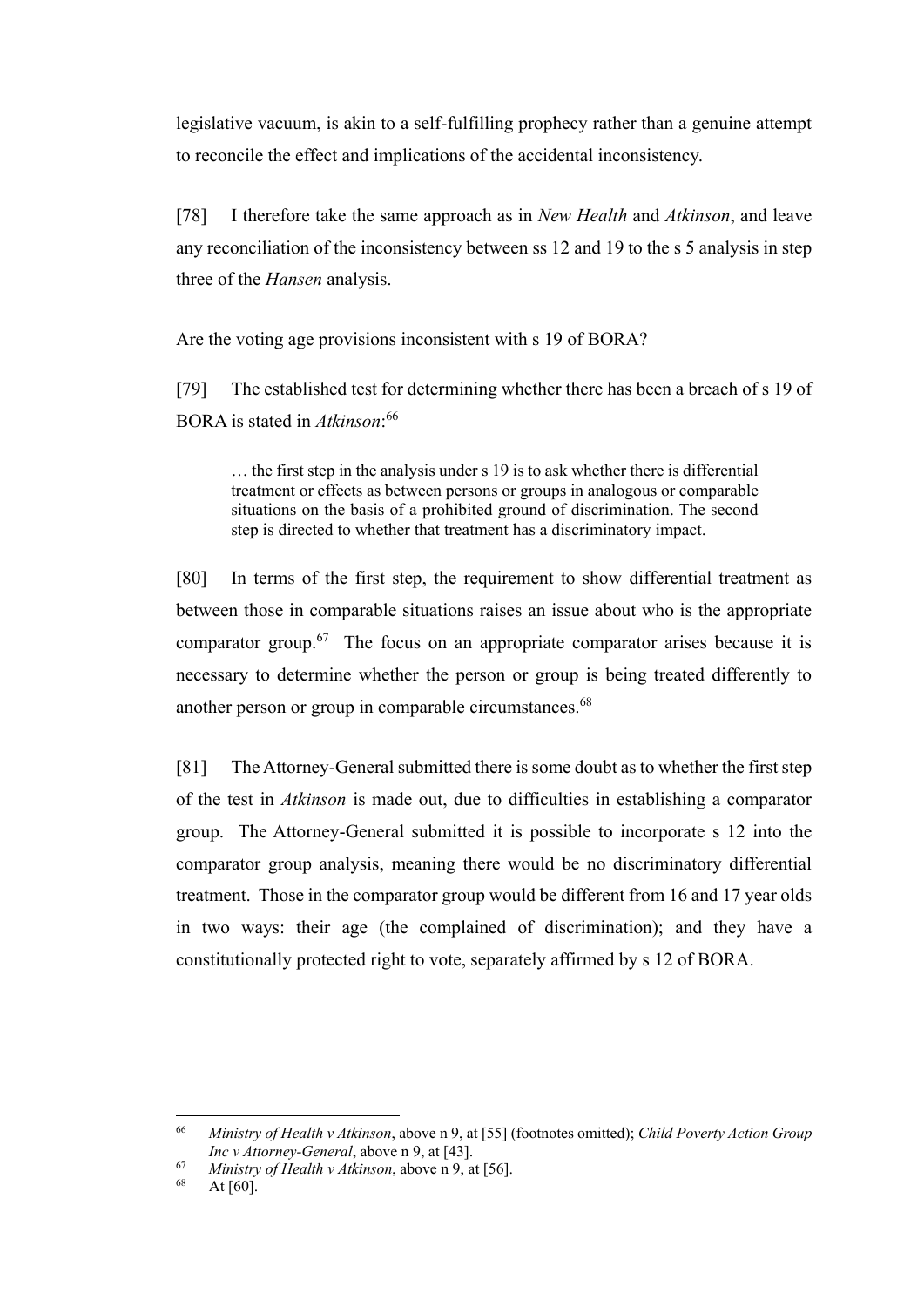[82] However, the Attorney-General also responsibly accepted that incorporating s 12 into the comparison conflates matters of justification for the discrimination, best left to the s 5 analysis.

[83] I also note that in *Atkinson*, the Court of Appeal commented:<sup>69</sup>

There has been considerable discussion in Canada and England, both in the authorities and amongst the commentators about the usefulness of the comparator exercise and the impact of the choice of comparator on the success of claims.<sup>70</sup> The Supreme Court of Canada in *Withler v Canada* has recently retreated from the concept that the comparator should be the mirror of the complainant group, that is, the comparison should put the comparator in exactly the same circumstances as the claimant group save only for the discriminatory factor.<sup>71</sup> In the United Kingdom, the search for a comparator has been described as an arid exercise.<sup>72</sup> However, we do not need to resolve any of the broader questions about the use of a comparator in the present case. The High Court treated the comparator as a helpful tool and no-one takes any issue with that approach.

[84] With that in mind, I accept the Attorney-General's submission that it is unnecessary to dwell on the comparator exercise in the present case, and there is a need to adopt a "purposive and untechnical" approach to whether there is prima facie discrimination, to avoid artificially ruling out discrimination at this stage of the analysis.<sup>73</sup>

[85] I therefore consider the appropriate comparator group in the present case is New Zealand citizens aged 18 and above, who meet every requirement of being eligible to vote. I find there is differential treatment, on the basis of age, between that group and citizens aged 16 and 17 who are otherwise eligible to vote.

 $^{69}$  At [60].

<sup>70</sup> See, for example, Daphne Gilbert and Diana Majurey "Critical Comparisons: the Supreme Court of Canada Dooms Section 15" (2006) 24 Windsor YB Access Just 111. Gilbert and Majurey suggest that the focus on the "right" comparator means a wrong choice can doom a claimant's case. Further, the focus on a single comparator group treats the categories of discrimination as rigid and distinct which is an over-simplification.

<sup>&</sup>lt;sup>71</sup> *Withler v Canada* 2011 SCC 12, [2011] 1 SCR 396.

<sup>72</sup> *R (Carson & Reynolds) v Secretary of State for Work and Pensions* [2005] UKHL 37, [2006] 1 AC 173 at [97] per Lord Carswell and *AL (Serbia) v Secretary of State for the Home Department*  [2008] UKHL 42, [2008] 1 WLR 1434 at [28] per Lady Hale.

<sup>73</sup> *Air New Zealand Ltd v McAlister* [2009] NZSC 78, [2010] 1 NZLR 153 at [51]; *Ministry of Health v Atkinson*, above n [9,](#page-4-0) at [104].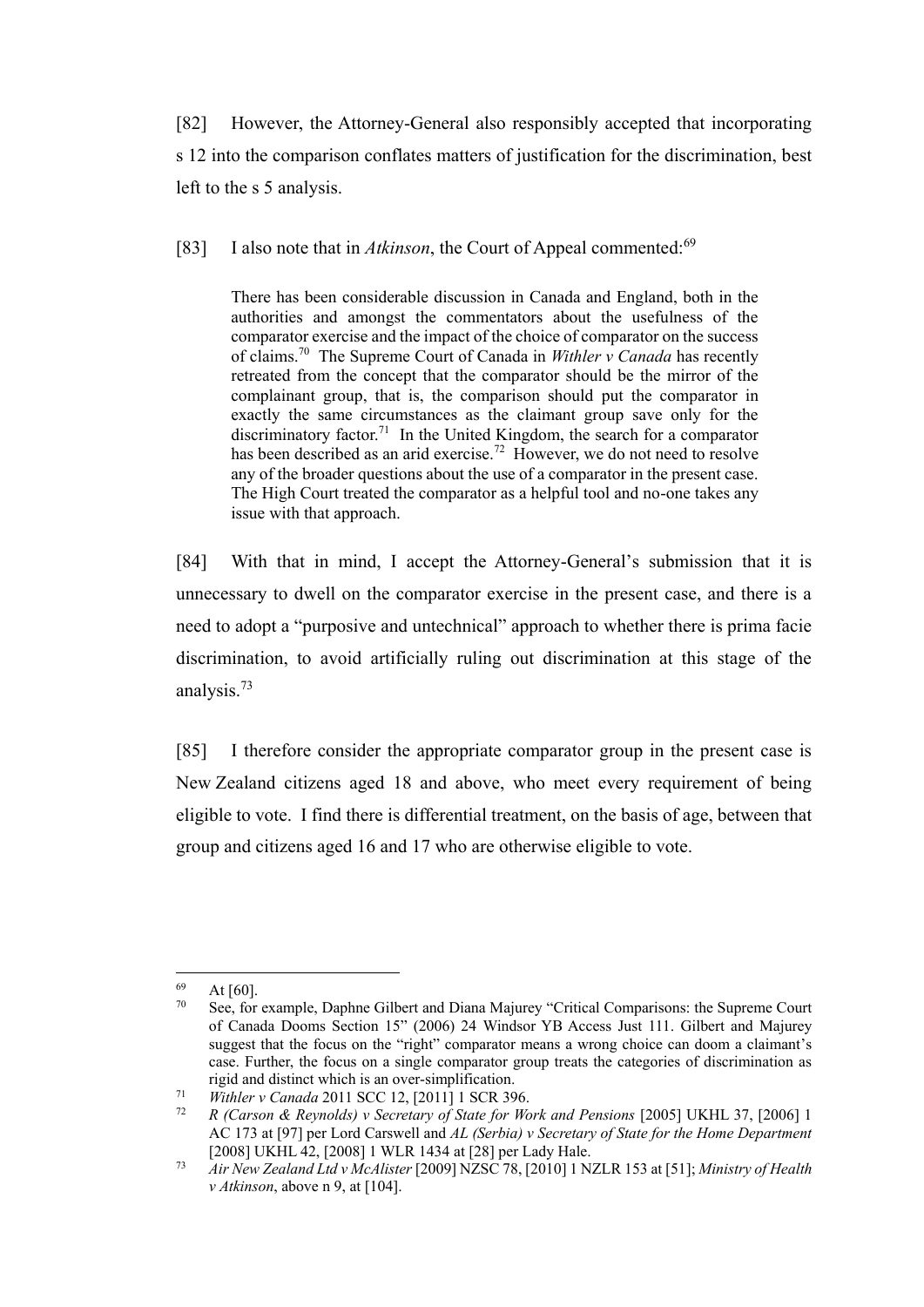[86] The second step requires the Court to decide whether the differential treatment, viewed in context, imposes a material disadvantage on the group differentiated against.<sup>74</sup>

[87] The Attorney-General accepted that the ineligibility of 16 and 17 year olds to vote, by reason of their age, has a discriminatory impact on them. Accordingly, without prejudice to its primary submissions outlined above, the Attorney-General accepted for the sake of argument that, if the effect of s 12 of BORA is set to one side and s 19 is considered in isolation of its statutory context, the voting age provisions amount to a prima facie discrimination against 16 and 17 year olds on the grounds of age.

[88] I therefore find the voting age provisions are apparently inconsistent with the right in s 19 of BORA to be free from discrimination on the basis of age.

### *Step 3: Is the inconsistency a justified limit in terms of s 5?*

[89] Before embarking on the substantive s 5 analysis, I pause to note here that the Attorney-General submitted that it does not automatically follow that a prima facie inconsistency with s 19 amounts to a limitation that engages s 5. The Attorney-General submitted that s 12 "forecloses any argument that the voting age provisions amount to a limitation on rights that engages the need to undertake the separate justification analysis in s 5." The Attorney-General submitted that legislation that is consistent with the age threshold in s 12 cannot be treated as a limitation on the right to be free from discrimination on ground of age under s 19 requiring separate justification under s 5, as the age threshold is expressly built into the definition of the constitutionally protected right to vote itself; it is intrinsically justified by the manner in which Parliament has defined the right at the constitutional level.

[90] This submission appears to be simply an argument that the discrimination in s 19 is demonstrably justified by the express wording of s 12. I consider the correct approach is to engage in a s 5 analysis, to determine whether that is so.

<sup>74</sup> *Child Poverty Action Group Inc v Attorney-General*, above n [9,](#page-4-0) at [72].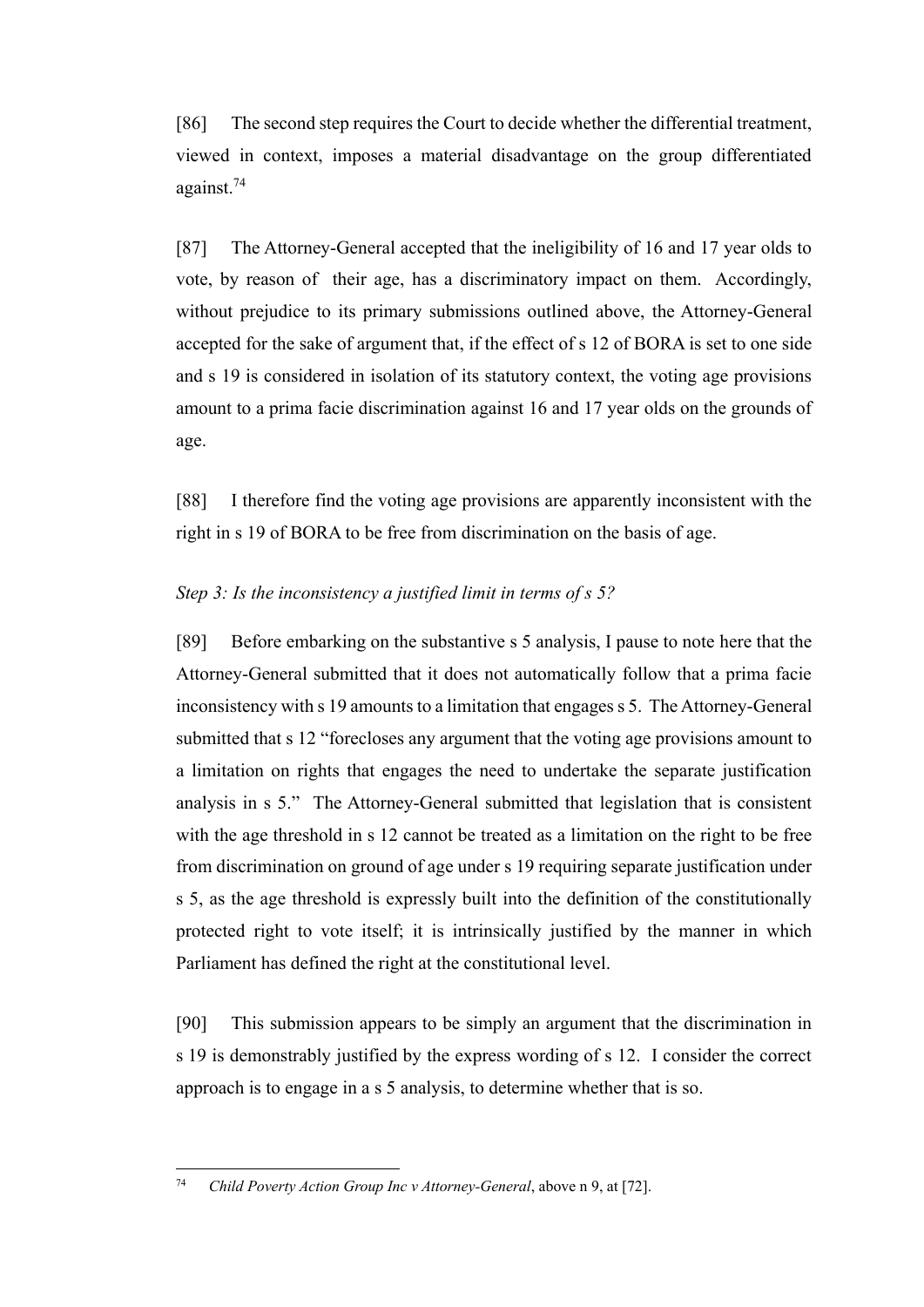[91] I note one final preliminary matter: the limitation must be prescribed by law. There does not appear to be any argument that the limit in the voting age provisions is not prescribed by law.

[92] I now turn to the s 5 analysis, adopting the approach outlined at [\[58\]](#page-15-0) above.

Does the limiting measure serve a purpose sufficiently important to justify curtailment of the right in s 19 of BORA?

<span id="page-26-0"></span>[93] The Attorney-General submitted the purpose of the voting age provisions is to "implement the basic democratic principle that all qualified adults should be able to vote."

[94] Make It 16 submitted the underlying objective of the voting age provisions is not apparent from the terms of the provisions themselves. Make It 16 accepted that an objective of the voting age provisions focussed on voters' competence to vote could be considered an important objective, but did not accept that competence to vote truly underlies the limit on the ability of 16 and 17 year olds to vote. Make It 16 submitted that the history of the electoral legislation shows the age limit on voting corresponded with the age of majority (because voting rights were linked with property rights), before noting that the voting age has been decoupled from the age of majority since 1969. In their written submissions, they linked the true underpinning of the right to vote to a person's membership of the community, as expressed in the 1986 report of the Royal Commission on the Electoral System.<sup>75</sup>

<span id="page-26-1"></span>[95] I accept the Attorney-General's formulation of the purpose of the voting age provisions, and consider it to be to implement the basic democratic principle that all qualified adults (as opposed to children) should be able to vote.

Is the limiting measure rationally connected with this purpose?

[96] Limiting the ability to vote to those aged 18 years and over is rationally connected with this purpose.

 $75$ <sup>75</sup> *Report of the Royal Commission on the Electoral System: Towards a Better Democracy* (December 1986).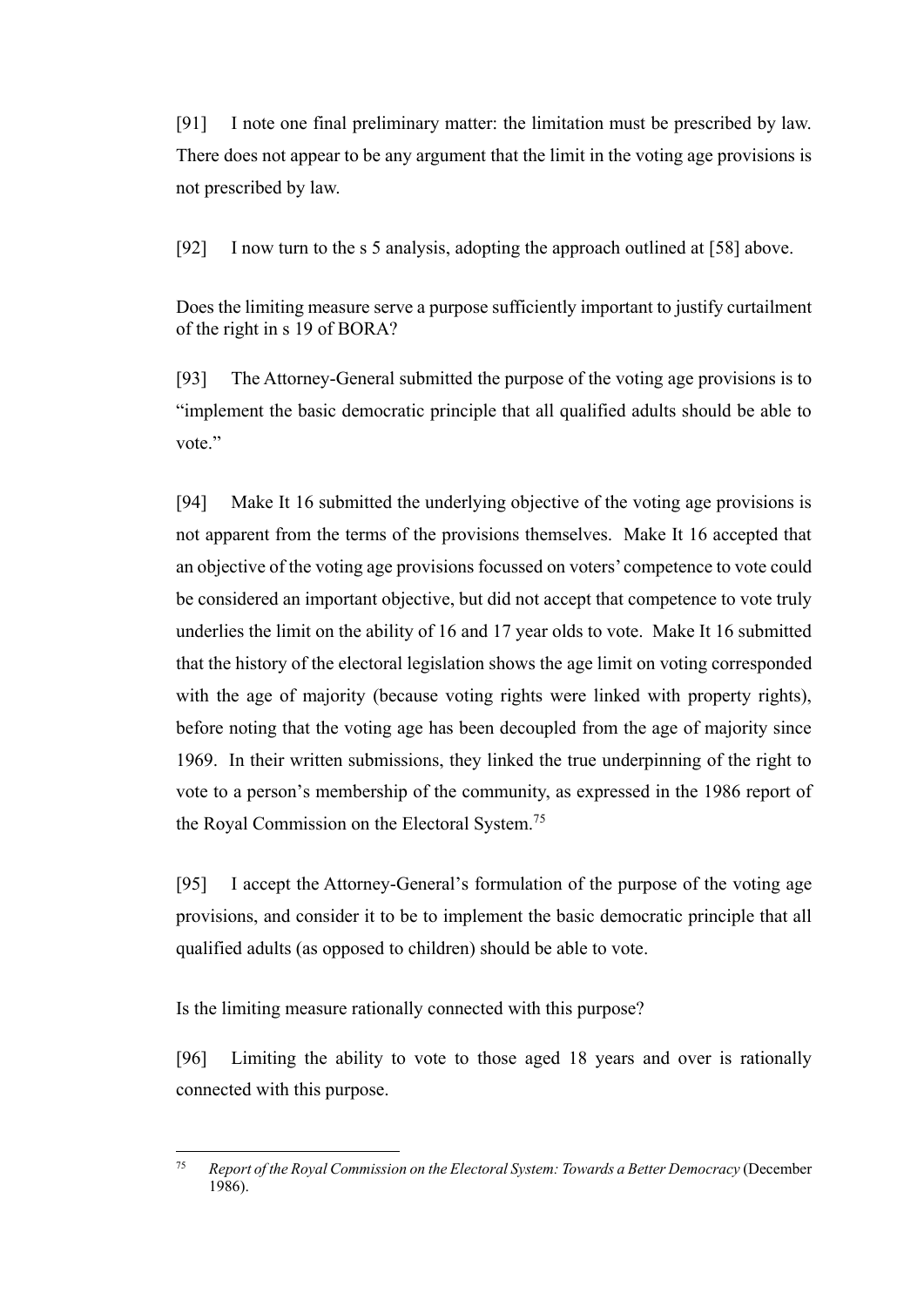Does the limiting measure impair the right or freedom no more than is reasonably necessary for sufficient achievement of its purpose?

[97] The question then becomes whether defining an adult, for the purposes of the voting age provisions, as those aged 18 years and over impairs the right to be free from discrimination on the basis of age no more than is reasonably necessary for sufficient achievement of this purpose.

[98] Make It 16 submitted that making the voting age 18 impairs the right to be free from discrimination more than is reasonably necessary. They submitted there is no evidence an 18 year old has sufficient competence to vote, but a 16 or 17 year old does not. They relied on: the 1986 report of the Royal Commission on the Electoral System;<sup>76</sup> internal advice (acquired under the Official Information Act 1982) from the Electoral Commission about the possibility of lowering the voting age; and evidence from Dr Jan Eichhorn, senior lecturer in social policy at the University of Edinburgh, about international evidence that supports the conclusion 16 and 17 year olds are competent to vote (including in jurisdictions such as Scotland and Wales). Make It 16 also pointed to the fact that 16 year olds are considered competent in many other areas, such as making medical decisions.<sup>77</sup> Make It 16 submitted that Parliament could achieve the purpose by setting the minimum voting age at 16, and thereby avoid inconsistency with s 19 of BORA.

[99] In relation to s 12, Make It 16 submitted that this Court's task is to determine whether the voting age provisions are consistent with s 19 of BORA in respect of age discrimination; they said ss 12 and 19 have different roles, and consistency with s 12 does not preclude a finding of inconsistency with s 19.

[100] The Attorney-General submitted that the arguments for and against lowering the voting age to 16 are complex and varied, and the question is ultimately one for Parliament. The Attorney-General did not advance any factual arguments about the merits of any particular voting age, but rather submitted that the age of 18 is objectively reasonable. The Attorney-General also pointed to the fact that the

<sup>76</sup> *Report of the Royal Commission on the Electoral System: Towards a Better Democracy*, above n [75.](#page-26-1)

<sup>77</sup> Care of Children Act 2004, s 36.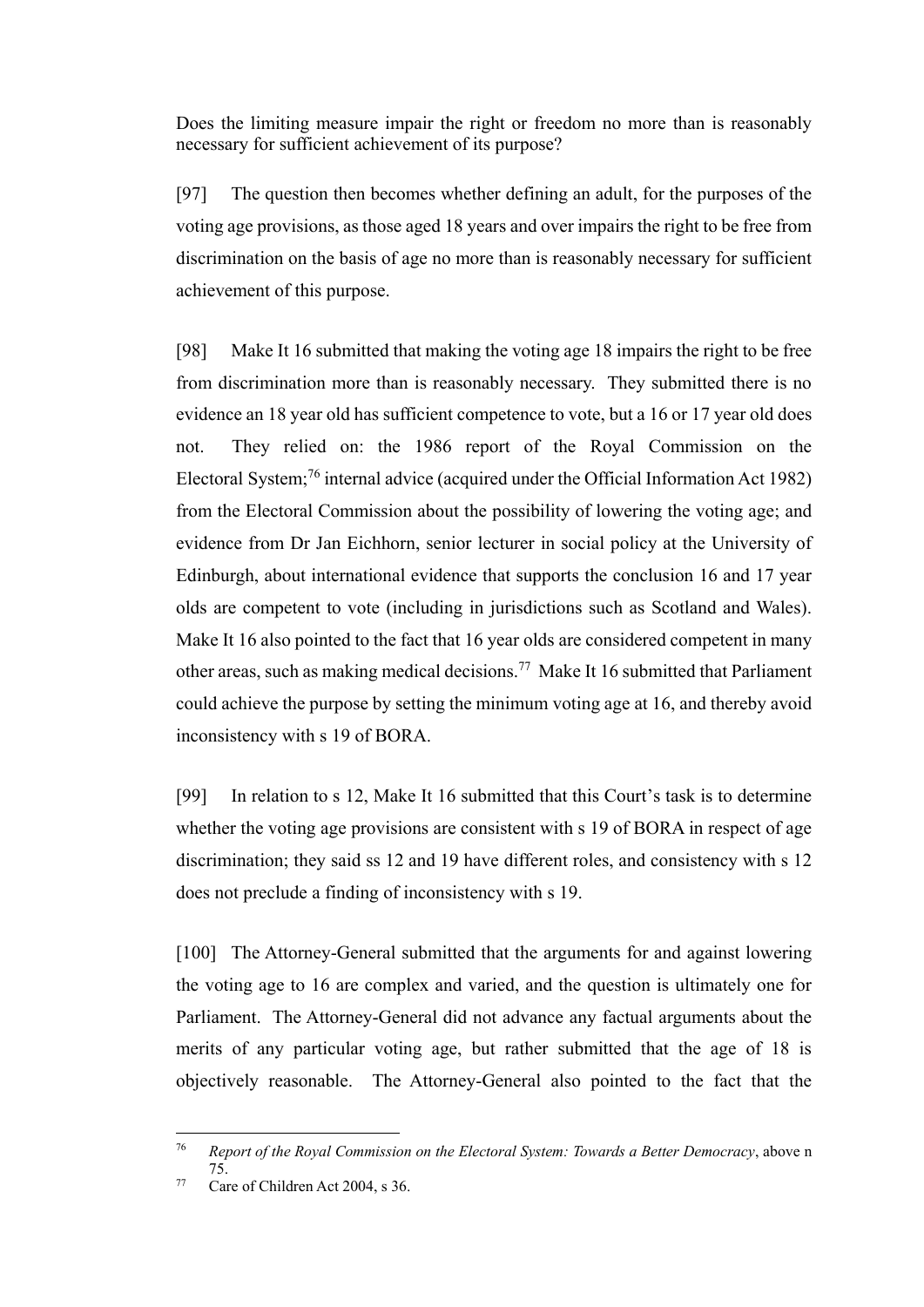minimum age of 18 is unambiguously imposed by a democratically elected legislature, in both s 12 of BORA and the entrenched voting age provisions. The Attorney-General also submitted the age of 18 is consistent with New Zealand's international obligations, and is in line with other comparable jurisdictions around the world.

[101] So how is this Court to decide if 18 years is a legitimate age at which to draw the line? This limb of the *Hansen* test can be addressed by considering whether the age restriction in the voting age provisions falls within a range of reasonable alternatives.<sup>78</sup> I find Tipping J's target analogy in *Hansen*, <sup>79</sup> discussed above at [\[59\],](#page-15-1) particularly helpful in the present case. I also note the following comments of Tipping J in *Hansen*: 80

… I still consider there is a place for some latitude, greater or less according to the circumstances, to be given to Parliament. The concept of a free and democratic society signals the kind of values which the Bill of Rights is designed to protect. But it also signals the need to give appropriate weight to the fact that a limit has been democratically enacted.

[102] As in *New Health*, I do not propose to attempt a "definitive ruling" on the policy issues in the present case.<sup>81</sup> I undertake a broad assessment with a view to determining whether the evidence provides a proper basis for concluding that the age limitation in the voting age provisions is a justified limitation on the right in s  $19^{82}$ 

[103] Turning first to s 19 of BORA itself, I note that although it is expressed in unqualified terms, the right to be free from discrimination on the grounds of age is plainly not absolute. There are express exceptions in various provisions of the HRA. This is consistent with the understanding at international law that the "enjoyment of rights and freedoms on an equal footing … does not mean identical treatment in every instance."<sup>83</sup> Not every differentiation of treatment will constitute discrimination, if the criteria for such differentiation are reasonable and objective, and if the aim is to

<sup>&</sup>lt;sup>78</sup> *Ministry of Health v Atkinson*, above [n 9,](#page-4-0) at [151].<br> $\frac{79}{7}$  *P*  $\frac{1}{2}$  *P*  $\frac{1}{2}$  *P*  $\frac{1}{2}$  *P*  $\frac{1}{2}$  *P*  $\frac{1}{2}$  *P*  $\frac{1}{2}$  *P*  $\frac{1}{2}$  *P*  $\frac{1}{2}$  *P*  $\frac{1}{2}$  *P*

<sup>&</sup>lt;sup>79</sup> *R v Hansen*, above [n 9,](#page-4-0) at [119].<br><sup>80</sup> At [111] (footnotes omitted)

 $80$  At [111] (footnotes omitted).<br> $81$  New Health New Zealand Inc.

<sup>81</sup> *New Health New Zealand Inc v South Taranaki District Council*, above [n 39,](#page-16-2) at [122].

 $\frac{82}{83}$  At [122].

<sup>83</sup> Office of the United Nations High Commissioner for Human Rights *CCPR General Comment No. 18: Non-discrimination* (10 November 1989) at [8].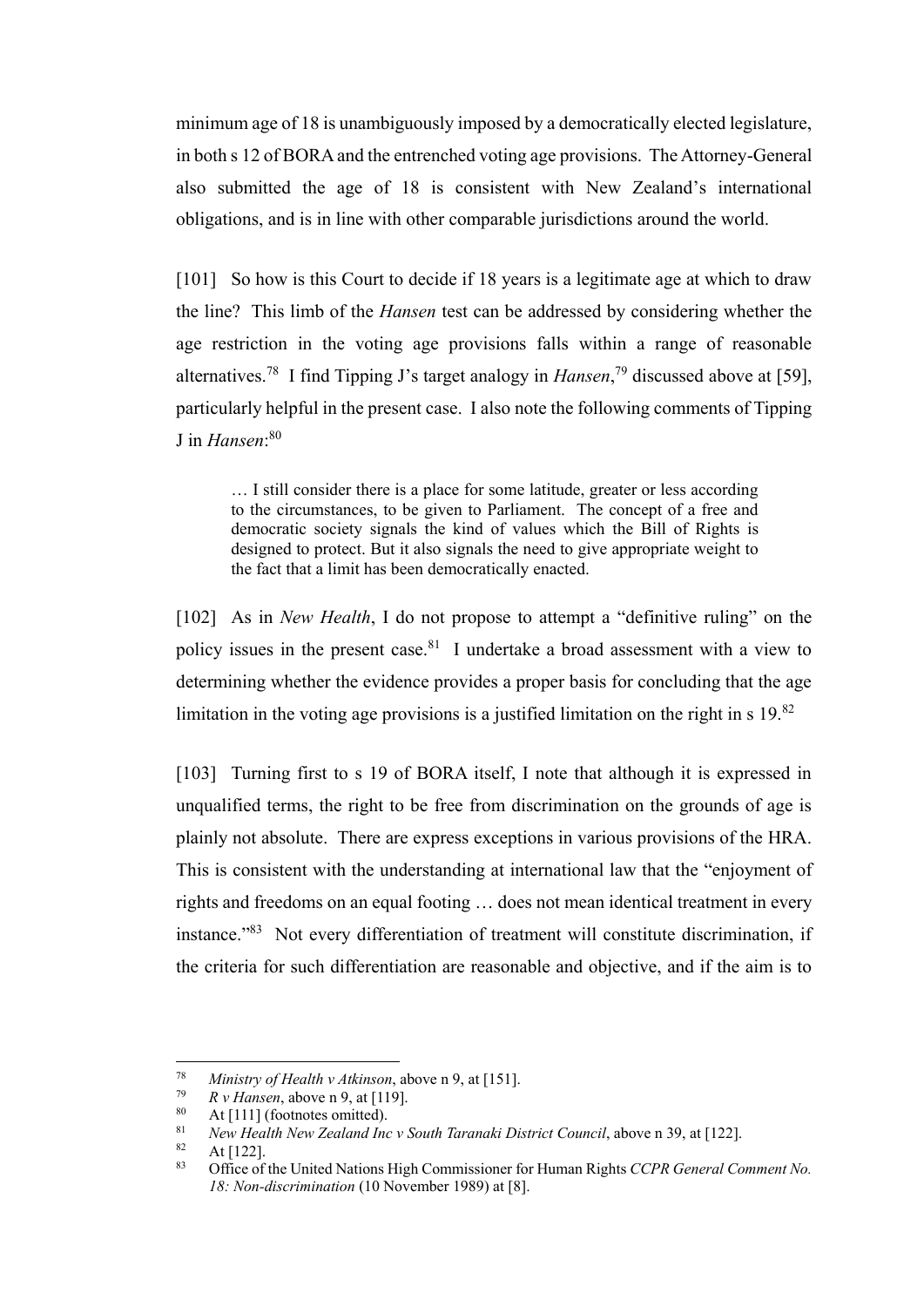achieve a legitimate purpose.<sup>84</sup> The purpose of s  $19(1)$  has been summarised by Tipping J as:<sup>85</sup>

… to give substance to the principle of equality under the law and the law's unwillingness to allow discrimination on any of the prohibited grounds unless the reason for the discrimination serves a higher goal than the goal which anti-discrimination laws are designed to achieve.

[104] Much of the Attorney-General's submissions throughout the present case focussed on the fact that the age limit contained in the voting age provisions is consistent with the age prescribed in s 12. While this is obviously correct, this alone does not determine whether the voting age provisions constitute an unreasonable limit on the right in s 19. Simply because a legislative provision is consistent with one right in BORA, that will not necessarily preclude a finding that it is inconsistent with another right in BORA. However, it does of course signal that New Zealand's democratically elected legislature, in enacting BORA, considered the age of 18 to be a reasonable minimum restriction to impose on the right to vote in general elections.

<span id="page-29-0"></span>[105] New Zealand law draws the line at a number of different ages for a range of purposes, for example: subject to certain exceptions, young people under the age of 18 are referred to the youth justice system rather than the adult criminal jurisdiction;<sup>86</sup> at 16 years old a person is able to leave school, $87$  is entitled to adult minimum wage rates,<sup>88</sup> and is able to consent to or refuse medical treatment;<sup>89</sup> at 17 years old a person is able to enlist in the armed forces;<sup>90</sup> at 18 years old a person is considered an adult for the purposes of the Oranga Tamariki Act  $1989$ ,  $91$  can be appointed a director of a company,  $92$  can serve as a juror,  $93$  and can purchase alcohol;  $94$  and at 20 years old a

 $84$  At [13].

<sup>85</sup> *Quilter v Attorney-General*, above n [14,](#page-8-1) at 573; *Ministry of Health v Atkinson*, above [n 9,](#page-4-0) at [116].

<sup>&</sup>lt;sup>86</sup> Oranga Tamariki Act 1989, s 272.<br><sup>87</sup> Education and Training Act 2020.

<sup>&</sup>lt;sup>87</sup> Education and Training Act 2020, s 35<br><sup>88</sup> Minimum Wage Act 1083, s 4

<sup>&</sup>lt;sup>88</sup> Minimum Wage Act 1983, s 4.<br><sup>89</sup> Care of Children Act s 36

<sup>&</sup>lt;sup>89</sup> Care of Children Act, s 36.<br><sup>90</sup> Defence Act 1990, s 33.

<sup>&</sup>lt;sup>90</sup> Defence Act 1990, s 33.<br><sup>91</sup> Orange Tameriki Act s 2

<sup>&</sup>lt;sup>91</sup> Oranga Tamariki Act, s 2.<br>
Companies Act 1003 s 15

<sup>&</sup>lt;sup>92</sup> Companies Act 1993, s 151.<br><sup>93</sup> Iuries Act 1981, s 6

<sup>&</sup>lt;sup>93</sup> Juries Act 1981, s 6.<br><sup>94</sup> Sole and Supply of A

Sale and Supply of Alcohol Act 2012, ss 243 and 5.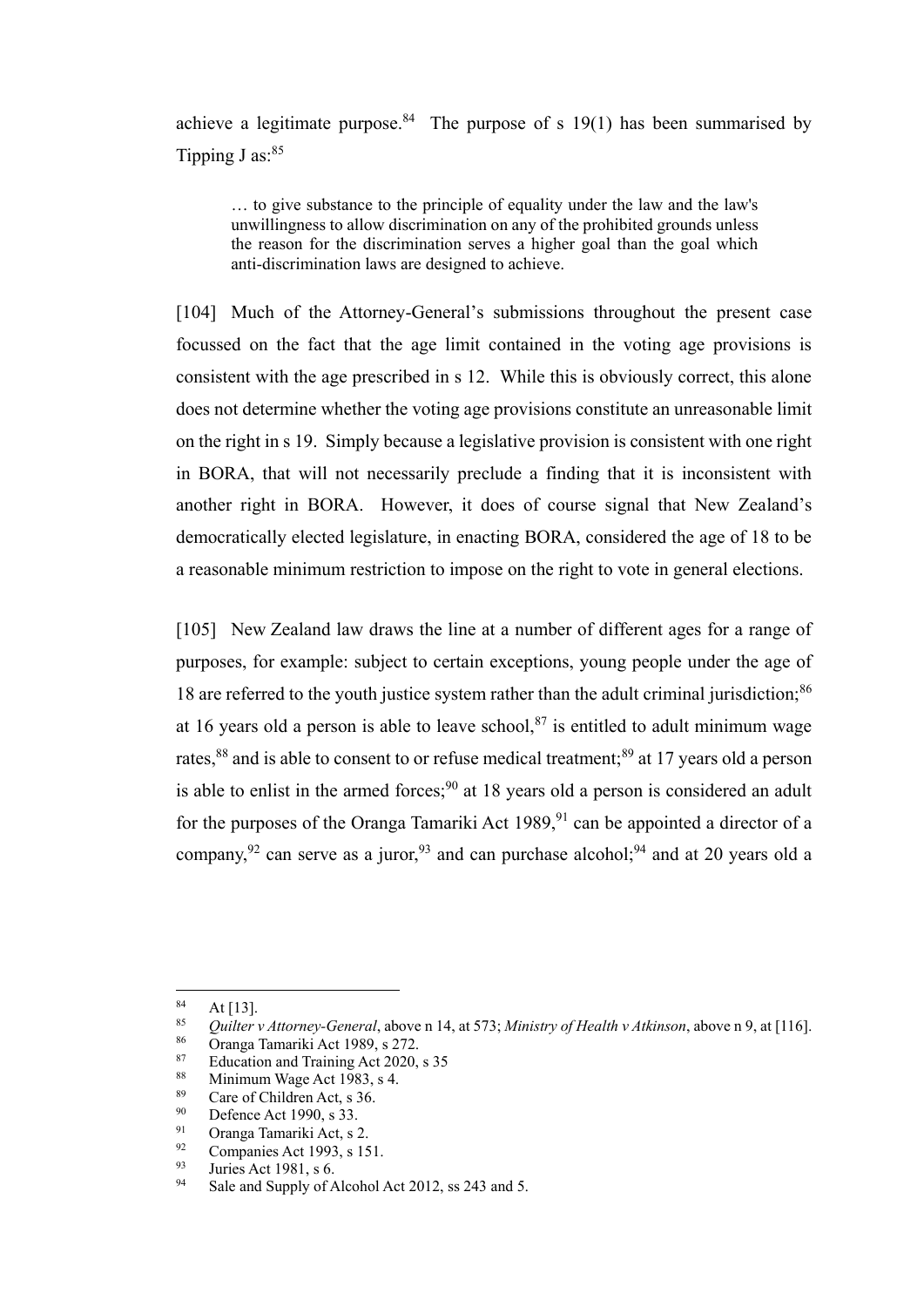person reaches the age of majority,<sup>95</sup> can gamble in a casino,<sup>96</sup> and can adopt a relative.<sup>97</sup>

[106] In each of these examples there are plainly complex issues of morality, social justice, individual responsibility, and public welfare at play. If any change were proposed there would be a substantial policy process involved. The evidence before the Court in the present case shows that the issue of whether the voting age should remain at 18 or be lowered to 16 is not simple. As a 2018 report on lowering the voting age in Australia noted, "[t]here are passionate views on both sides."<sup>98</sup> It is also relevant that in its 1986 report, the Royal Commission on the Electoral System acknowledged the possibility of lowering the voting age to 16 years, but noted any change would require "broad political and public support" and public discussion would be needed "with a view to enabling Parliament to judge when and if the public is ready to accept a change."<sup>99</sup>

[107] There will inevitably be opponents to Make It 16's argument that the voting age should be lowered, however forcefully it is put. Dr Eichhorn confronted these arguments, but did not deny their existence. Make It 16's argument suggested that the Government has simply been culpable of inertia on the matter, and the age can no longer be justified in today's climate. That argument must fail in light of the weakness of the two most recent petitions requesting Parliament lower the voting age to 16: one in 2019 with 43 signatures, and one in 2020 with 68 signatures.

[108] Finally, I note that the voting age provisions are consistent with New Zealand's international obligations. Article 25 of the International Covenant on Civil and Political Rights affirms the right of every citizen to take part in the conduct of public affairs and to vote "without unreasonable restrictions".<sup>100</sup> The Office of the United

<sup>&</sup>lt;sup>95</sup> Age of Majority Act 1970, s 4.<br> **96** Gambling Act 2003 s 303

<sup>&</sup>lt;sup>96</sup> Gambling Act 2003, s 303.<br> $\frac{97}{2}$  Adoption Act 1955, s 4(1)(1)

<sup>&</sup>lt;sup>97</sup> Adoption Act 1955, s  $4(1)(b)$ .<br><sup>98</sup> Ioint Standing Committee 2

<sup>98</sup> Joint Standing Committee on Electoral Matters *Advisory Report: Commonwealth Electoral Amendment (Lowering Voting Age and Increasing Voter Participation) Bill 2018* (Canberra, March 2019) at [2.8].

<sup>99</sup> Royal Commission on the Electoral System *Report of Royal Commission on the Electoral System: Towards a Better Democracy* (Government Printer, Wellington, December 1986) at [9.14].

<sup>&</sup>lt;sup>100</sup> International Covenant on Civil and Political Rights 999 UNTS 171 (opened for signature 16 December 1966, entered into force 23 March 1976).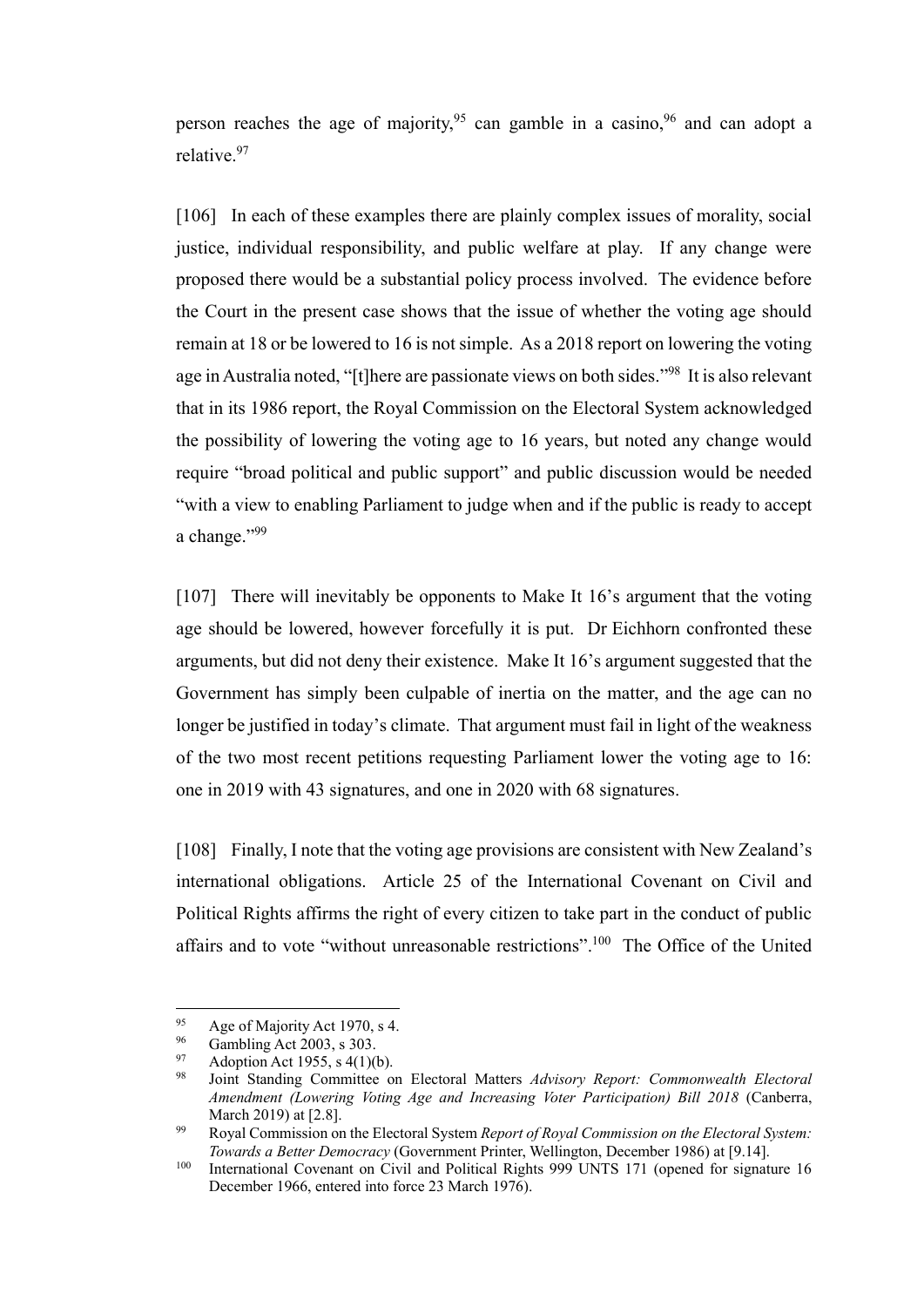Nations High Commissioner for Human Rights describes setting a minimum age limit as an example of a restriction that would be reasonable, and observes that the right to vote "should be available to every adult citizen", but leaves states to establish the voting age for themselves.<sup>101</sup> It is also worth noting that for the purposes of the United Nations Convention on the Rights of the Child a "child" is defined as "every human being below the age of eighteen years."<sup>102</sup>

[109] In summary, I consider it is reasonable for a democratic society to grant voting rights to adults and not children, and to draw a line between adults and children at the age of 18. Given the present case involves heavy policy content, with valid arguments on both sides, I consider a healthy dose of deference to Parliament is warranted. The age of 18 is within the range reasonably available. Further, the fact that Parliament has recorded in s 12 of BORA that 18 is a reasonable limit on the right to vote signals that the age restriction in the voting age provisions is a reasonable limit on the right to be free from discrimination on the basis of age. I therefore find that the age restriction in the voting age provisions impairs the right in s 19 of BORA to be free from discrimination no more than is reasonably necessary for sufficient achievement of the purpose of granting adults the right to vote.

Is the limit in due proportion to the importance of the objective?

[110] Make It 16 submitted that the Attorney-General failed to discharge the onus in the *Hansen* test, and challenged the Attorney-General to "lay out, for the first time, the basis for the assumption that 16 and 17 year olds lack the capacity to vote." In particular, Make It 16 pointed to: the benefits associated with lowering the voting age, including encouraging a sense of citizenship and social responsibility, and higher voter turnout; and a lack of practical benefits to excluding 16 and 17 year olds from voting, noting there is no protective justification for the 18 year age limit as there may be in the other examples discussed above at [\[105\].](#page-29-0)

 $101\,$ <sup>101</sup> Office of the United Nations High Commissioner for Human Rights *CCPR General Comment No. 25: Article 25 (Participation in Public Affairs and the Right to Vote)* CCPR/C/21/Rev.1/Add.7 (12 July 1996) at [4] and [10].

<sup>&</sup>lt;sup>102</sup> United Nations Convention on the Rights of the Child 1577 UNTS 3 (opened for signature 20 November 1989, entered into force 2 September 1990), art 1.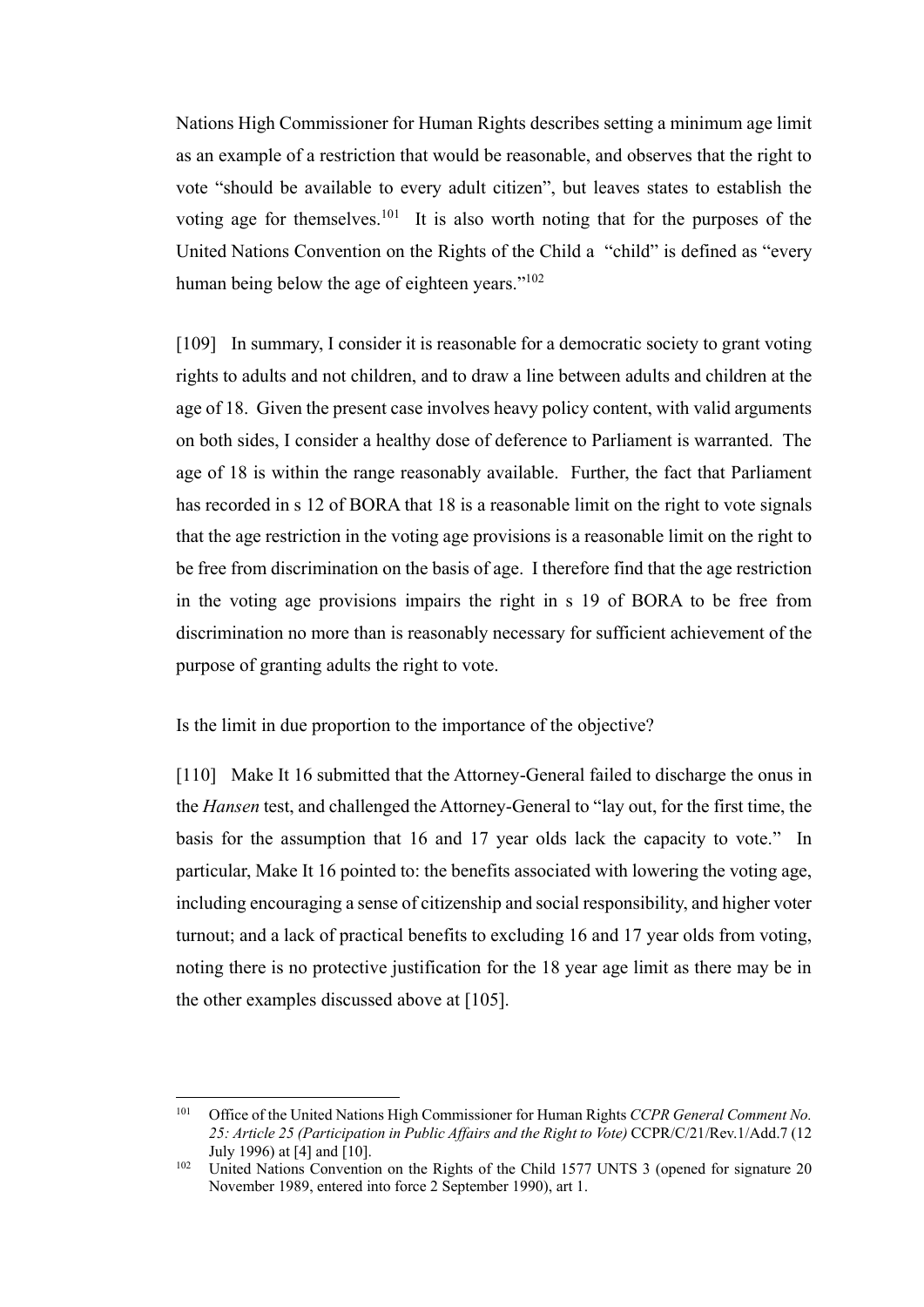[111] The Attorney-General submitted that setting the age at 18 is objectively a fairly minimal intrusion on the right to be free from age-based discrimination.

<span id="page-32-0"></span>[112] I note that the Court of Appeal has observed that in some cases, once it is accepted the other limbs of the s 5 test are met, it "inevitably becomes harder to say that the measure that results is not proportionate."<sup>103</sup> I consider that to be true in the present case. The arguments for and against lowering the voting age are complex and varied, and wide-ranging policy work needs to be done before it can be said that it should be lowered. Maintaining the minimum age at 18 is reasonable and proportionate to the important objective of granting adults the right to vote.

### Conclusion on s 5 analysis

[113] The age restriction in the voting age provisions is a justified limit on the right in s 19 of BORA to be free from discrimination on the basis of age.

## **Conclusion**

[114] As must be expected and should be encouraged, debate in the community about whether the voting age should stay at 18 or be lowered again has increased in recent years.

[115] Age may be an imperfect proxy for maturity or competence; there will always be precocious children above, and incompetent adults below, the line wherever it is drawn. But a bright line is reasonable when establishing eligibility at the population level.

[116] Make It 16 does not appear to object to the general principle that a minimum voting age may be reasonably prescribed by law. Their argument is simply that it is time for the boundary distinguishing adults from children in this context to be lowered to 16.

[117] The age of 18 years is within the range of reasonable alternatives available to Parliament, within a proper margin of appreciation. This is demonstrated by reference

 $\overline{a}$ <sup>103</sup> *Child Poverty Action Group Inc v Attorney-General*, above n [9,](#page-4-0) at [151].